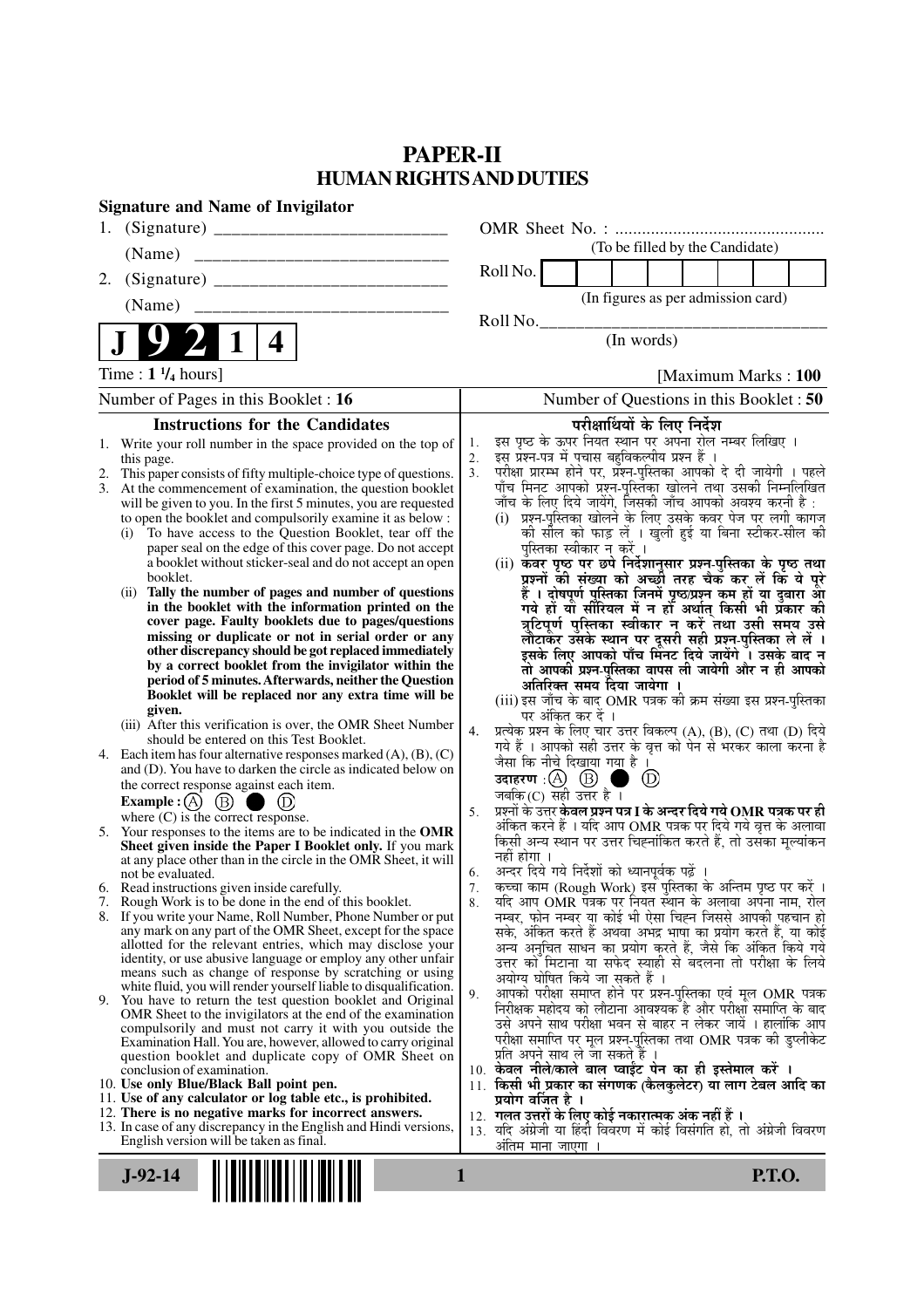#### **HUMAN RIGHTS AND DUTIES**

#### **Paper – II**

- **Note :** This paper contains **fifty (50)** objective type questions of **two (2)** marks each. **All** questions are compulsory.
- **1.** Which of the following is a basic human value from human right perspective ?
	- (A) Compassion
	- (B) Competition
	- (C) Religiousness
	- (D) Industriousness
- **2.** Which one of the following is not a safeguard of liberty ?
	- (A) Independent judiciary
	- (B) Fundamental Rights
	- (C) Free press
	- (D) Concentration of powers
- **3.** Hindu concept of right and duties is based on which of the following ?
	- (A) God fearance
	- (B) Family tradition
	- (C) Individuality
	- (D) Community status
- **4.** Equality as an important element of justice was first propounded in history by whom ?
	- (A) Greeks (B) Romans
	- (C) St. Thomas (D) The Jews
- **5.** Who among the following propounded the critical theory of human rights ?
	- (A) Rousseau
	- (B) Gramsci
	- (C) Horbeumors
	- (D) Thomas Paine
- **6.** Who said that man has only duties in society and when every one does his duty his right will be protected ?
	- (A) Duguit (B) Iherring
	- (C) Ehrlich (D) Pound
- **7.** Who propounded that "there is no claim of right for any one without having a correlative duty on another"?
	- (A) Hobbes (B) Rousseau
	- (C) Hohffeld (D) Marx
- **8.** Fundamental duty under Article 51 (1) (g) of the constitution to protect the natural environment and to have compassion for living creatures is addressed to
	- (A) the citizens
	- (B) the state
	- (C) the police
	- (D) All the above
- **9.** Which Article of the Universal declaration of Human Rights states that "Everyone has the right to life, liberty and security of persons" ? (A) Article-21 (B) Article-1 (C) Article-2 (D) Article-3
- **10.** Which one of the Directive Principles of state policy under the constitution of India is not related to Human Rights ?
	- (A) Article 39-A (B) Article-39 (C) Article-43 (D) Article-50
- **11.** Match the following Lists and choose the correct answer using the codes given below in relation to UN charter ?

|                                | List – I                  |              | $List-II$            |  |  |  |
|--------------------------------|---------------------------|--------------|----------------------|--|--|--|
| a.                             | Article 55                | i.           | A commission to      |  |  |  |
|                                |                           |              | promote human        |  |  |  |
|                                |                           |              | rights               |  |  |  |
|                                | b. Article 68             |              | ii. Objective of the |  |  |  |
|                                |                           |              | trusteeship          |  |  |  |
|                                |                           |              | system               |  |  |  |
|                                | c. Article 62             |              | iii. Objectives of   |  |  |  |
|                                |                           |              | Economic and         |  |  |  |
|                                |                           |              | Social               |  |  |  |
|                                |                           |              | Co-operation         |  |  |  |
|                                | d. Article 76             |              | iv. Functions and    |  |  |  |
|                                |                           | powers of    |                      |  |  |  |
|                                |                           |              | <b>ECOSOC</b>        |  |  |  |
| <b>Codes:</b>                  |                           |              |                      |  |  |  |
| a                              | b                         |              | d                    |  |  |  |
| iii<br>(A)                     | i                         | iv           | $\ddot{\mathbf{i}}$  |  |  |  |
| (B)<br>$\,$ i                  | ii                        | iii          | iv                   |  |  |  |
| $\overline{\mathbf{u}}$<br>(C) | $\overline{\mathbf{iii}}$ | $\mathbf{i}$ | iv                   |  |  |  |
| iv<br>$\mathsf{(D)}$           | $\mathbf{i}$              | ii           | iii                  |  |  |  |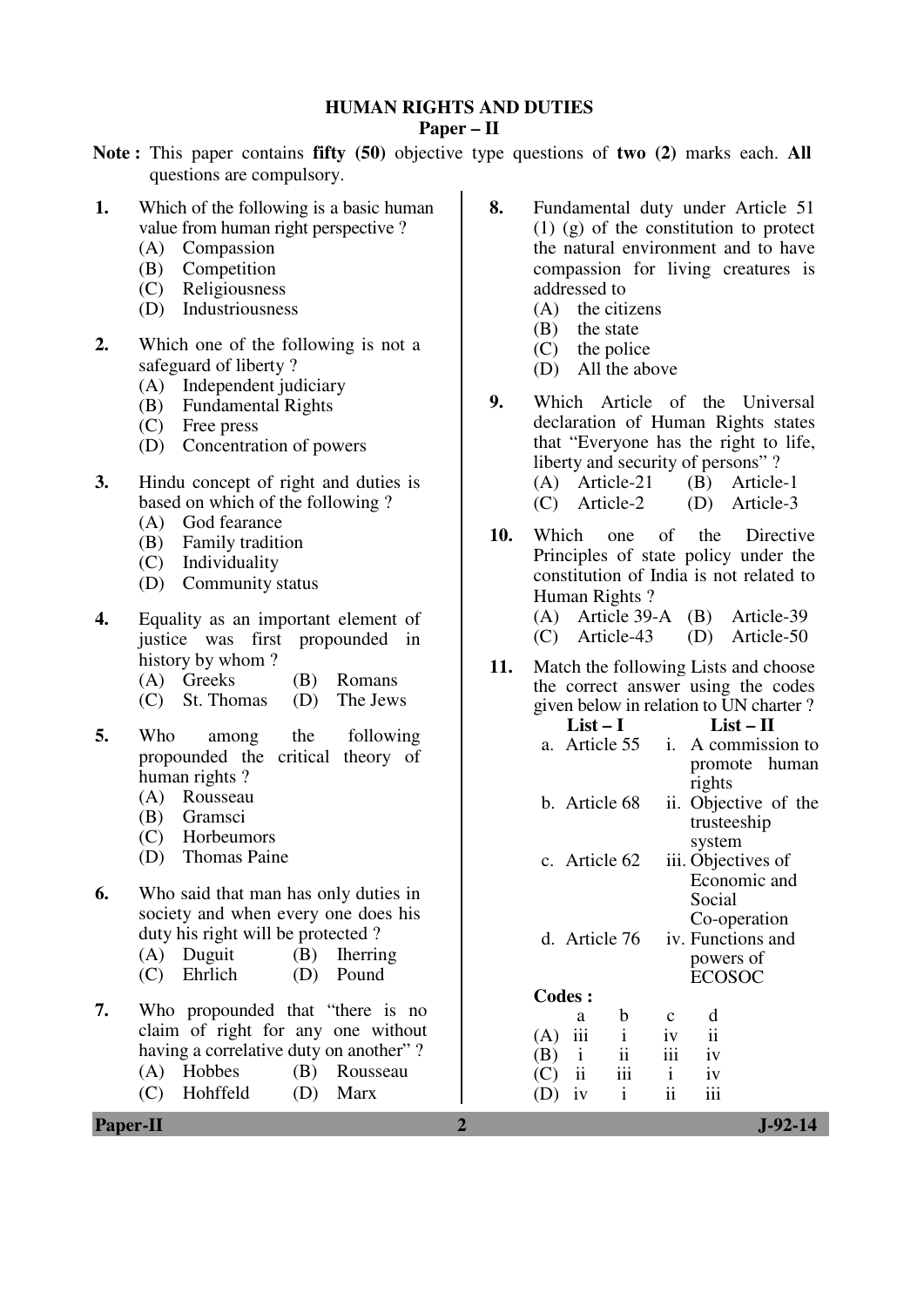# मानव अधिकार एवं कर्तव्य ¯ÖÏ¿®Ö¯Ö¡Ö **– II**

**निर्देश :** इस प्रश्नपत्र में **पचास (50)** बहु-विकल्पीय प्रश्न हैं । प्रत्येक प्रश्न के **दो (2)** अंक हैं । सभी प्रश्न अनिवार्य हैं ।

- 1. मानवाधिकार के परिप्रेक्ष्य से निम्नलिखित में से कौन सा मूलभूत मानवीय मूल्य है ?<br>(A) करुणा (B) प्रां
	- (A) करुणा (B) प्रतिस्पर्धा<br>(C) धार्मिकता (D) श्रमशीलत
	- (D) श्रमशीलता
- 2. स्वतन्त्रता का रक्षोपाय निम्नलिखित में से कौन सा नहीं है ?
	- $(A)$  स्वतंत्र न्यायपालिका
	- (B) मौलिक अधिकार
	- (C) बन्धनमुक्त प्रैस
	- (D) शक्तियों का केन्द्रीयकरण
- 3. अधिकार और कर्त्तव्य की हिन्दु अवधारणा निम्नलिखित से किस पर आधारित है ?
	- $(A)$  प्रभ का डर
	- (B) पारिवारिक परम्परा
	- (C) वैयक्तिकता (या व्यक्तित्व)
	- (D) सामदायिक दर्जा
- **4.** न्याय के महत्त्वपर्ण तत्त्व के रूप में समानता को इतिहास में सर्वप्रथम किसने प्रतिपादित किया
	- था ?<br>(A) ग्रीक लोग (A) ग्रीक लोग (B) रोमन लोग<br>(C) सेंट थॉमस (D) यहदी लोग
	- (D) यहदी लोग
- **5.** मानवाधिकारों का क्रान्तिक सिद्धान्त निम्नलिखित में से किसने प्रतिपादित किया ?
	- $(A)$  रूसो  $(B)$  ग्राम्सी
	- (C) हॉर्ब्यूमॉर्स (D) थॉमस पेन
- **6.** यह किसने कहा है कि समाज में मनुष्य के केवल कर्त्तव्य होते हैं और जब प्रत्येक व्यक्ति अपने कर्त्तव्य का पालन करता है तो उसका अधिकार सुरक्षित होगा ?
	- (A) डुगुट (B) इहरिंग<br>(C) एहरलिच (D) पाउंड (C) एहरलिच
- 7. यह किसने प्रतिपादित किया है कि "कोई भी व्यक्ति अधिकार का दावा नहीं कर सकता जब तक कि किसी अन्य के विरुद्ध सम्यक दायित्व नहीं हो" ?
	- $(A)$  हॉब्स  $(B)$  रूसो (C) हॉफिल्ड (D) मार्क्स
- 8. संविधान के अनुच्छेद 51(1)(g) के अन्तर्गत, प्राकृतिक पर्यावरण को संरक्षित करने और जीवों के लिए करुणा रखने का मौलिक कर्त्तव्य किसको सम्बोधित किया गया है ?
	- $(A)$  नागरिकों को
	- $(B)$  राज्य को
	- (C) पुलिस को
	- (D) उपर्यक्त सभी को
- 9. मानवाधिकारों की सार्वभौम घोषणा के किस अनुच्छेद के अनुसार, ''प्रत्येक व्यक्ति को जीवन, स्वाधीनता और सुरक्षा का अधिकार हे $,$ 
	- $(A)$  अनुच्छेद-21  $(B)$  अनुच्छेद-1 (C) अनुच्छेद-2 (D) अनुच्छेद-3
- 10. भारत के संविधान के अन्तर्गत राज्य नीति का कौन सा निर्देशक सिद्धान्त मानवाधिकारों के साथ सम्बन्धित नहीं है ? (A) अनुच्छेद 39-ए (B) अनुच्छेद 39 (C) अनुच्छेद 43 (D) अनुच्छेद 50
- 11. निम्नलिखित सचियों का मिलान करें और य.एन. चार्टर से सम्बन्धित दिए कोड की सहायता से सही उत्तर का चयन करें :
- ÃÖæ"Öß **I** ÃÖæ"Öß **II**  a. अनुच्छेद 55 i. मानवाधिकारों को प्रोन्नत करने के लिए आयोग b. अनुच्छेद 68 ii. न्यासिता प्रणाली का उद्देश्य  $\rm c.$  अनुच्छेद 62  $\,$ iii. आर्थिक तथा सामाजिक सहयोग के उद्देश्य d. अनुच्छेद 76 iv. इकोसोक के कार्य और ञ्जक्तियाँ 󜅐ݟ **:** a b c d (A) iii i iv ii (B) i ii iii iv

 (C) ii iii i iv  $(D)$  iv i ii iii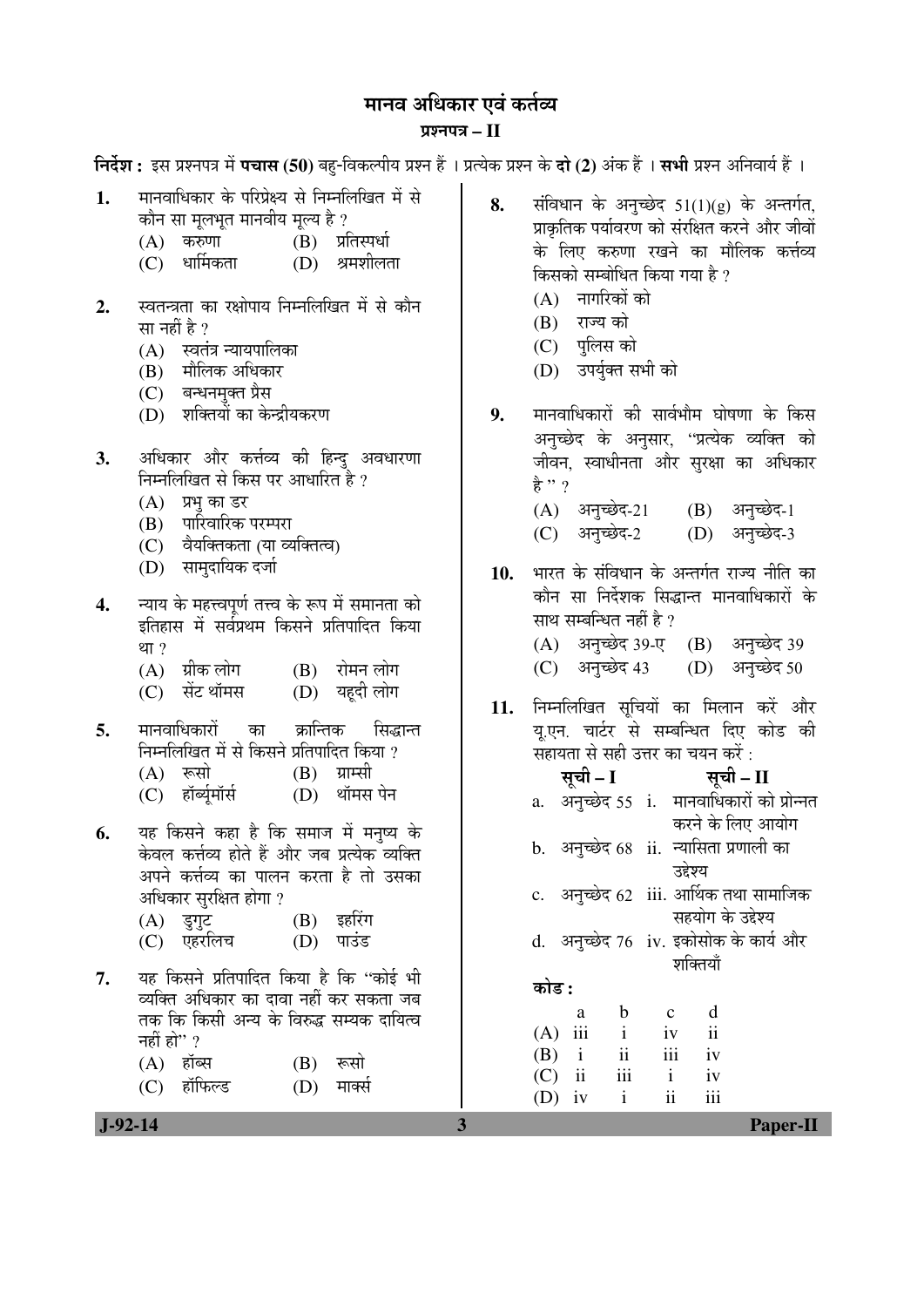**12.** Match the following Lists and choose the correct answer using the codes given below in relation to UDHR :

| $List-I$                            |             |              |                      | $List-II$ |       |  |
|-------------------------------------|-------------|--------------|----------------------|-----------|-------|--|
| (Articles)                          |             | (Rights)     |                      |           |       |  |
| a. Article 3                        |             | i.           | Everyone has the     |           |       |  |
|                                     |             |              | right                | to        | a     |  |
|                                     |             |              | Nationality.         |           |       |  |
| b. Article 9                        |             |              | ii. Everyone has the |           |       |  |
|                                     |             |              | right to             |           | life, |  |
|                                     |             |              | liberty              |           | and   |  |
|                                     |             |              | security of person.  |           |       |  |
| c. Article 15 iii. Everyone has the |             |              |                      |           |       |  |
|                                     |             |              | right to own         |           |       |  |
|                                     |             |              | property alone as    |           |       |  |
|                                     |             |              | well as in           |           |       |  |
|                                     |             |              | association with     |           |       |  |
|                                     |             |              | others.              |           |       |  |
| d. Article 17 iv. No one shall be   |             |              |                      |           |       |  |
|                                     |             | subjected to |                      |           |       |  |
|                                     |             |              | arbitrary arrest,    |           |       |  |
|                                     |             |              | detention on exile   |           |       |  |
| <b>Codes:</b>                       |             |              |                      |           |       |  |
| a                                   | $\mathbf b$ | $\mathbf{C}$ | d                    |           |       |  |
| $(A)$ i                             | ii          | iii          | iv                   |           |       |  |
| ii<br>(B)                           | iv          | $\mathbf{i}$ | iii                  |           |       |  |
| $(\cap)$ iv                         | $\ddot{ }$  | $\ddots$     | $\ddot{ }$           |           |       |  |

- $(C)$  iv i iii ii  $(D)$  iii ii iv
- **13.** Match List I (Parts of International Covenant on civil and Political Rights) with List –  $II$  (Articles) and choose the correct answer using the codes given below :

|          | $List-I$        |              |              | $List-II$            |                       |
|----------|-----------------|--------------|--------------|----------------------|-----------------------|
|          | a. Part $-I$    |              |              | i. Article $2, 3, 4$ |                       |
|          | b. Part $-II$   |              |              | ii. Article 40       |                       |
|          | c. $Part - III$ |              |              | iii. Article 1       |                       |
|          | d. Part – IV    |              |              |                      | iv. Article 6-10, 12, |
|          |                 |              |              | 14, 16-27            |                       |
| Codes:   |                 |              |              |                      |                       |
|          | a               | b            | $\mathbf c$  | d                    |                       |
| (A)      | $\mathbf{i}$    | ii           | iii          | iv                   |                       |
| $(B)$ ii |                 | iii          | $\mathbf{i}$ | iv                   |                       |
| (C)      | iii             | $\mathbf{i}$ | 1V           | $\mathbf{ii}$        |                       |
|          | iv              | ii           |              | i                    |                       |
|          |                 |              |              |                      |                       |

**14.** Match the following Lists and choose the correct answer using the codes given below :

| givell below.                 |                     |
|-------------------------------|---------------------|
| $List-I$                      | $List-II$           |
| (Authors)                     | (Books)             |
| a. J.P.D.                     | Human Rights<br>i.  |
| Cuellar                       | and World           |
|                               | <b>Politics</b>     |
| b. David P.                   | ii. International   |
| Forsythe                      | with Human          |
|                               | Rights              |
| c. Moses                      | iii. United Nations |
| Moskowitz                     | Action in the       |
|                               | Field of            |
|                               | Human Rights.       |
| <b>Codes:</b>                 |                     |
| b<br>а                        |                     |
| ii<br>(A)                     | iii                 |
| iii<br>$\frac{i}{\text{iii}}$ | ii                  |
|                               | ii                  |

**15.** "The States Parties to the Covenant recognize the right of everyone to social security, including social insurance" has been stated in Article 9 of

 $(D)$  ii ii

- (A) United Nations Charter<br>(B) International Covena
- International Covenant on Economic, Social and Cultural Rights.<br>Universal
- (C) Universal Declaration of Human Rights
- (D) International Covenant on Civil and Political Rights
- **16.** The United Nations charter which reflected the aspirations of the people who had been engaged in the war against fascist barbarities and affirmed faith in 'Fundamental Human Rights' and 'in the dignity and worth of the human person' came into effect on
	- (A) 27 July 1946<br>(B) 28 June 1944
	- 28 June 1944
	- (C) 24 October 1945<br>(D) 22 November 194 22 November 1945
- **17.** "Everyone is entitled to a social and international order in which the rights and freedoms set forth in this declaration can be fully realized." This statement is taken from which article of universal declaration of Human Rights ?<br>(A) Article 27 (A) Article 27 (B) Article 28<br>(C) Article 29 (D) Article 30 Article 29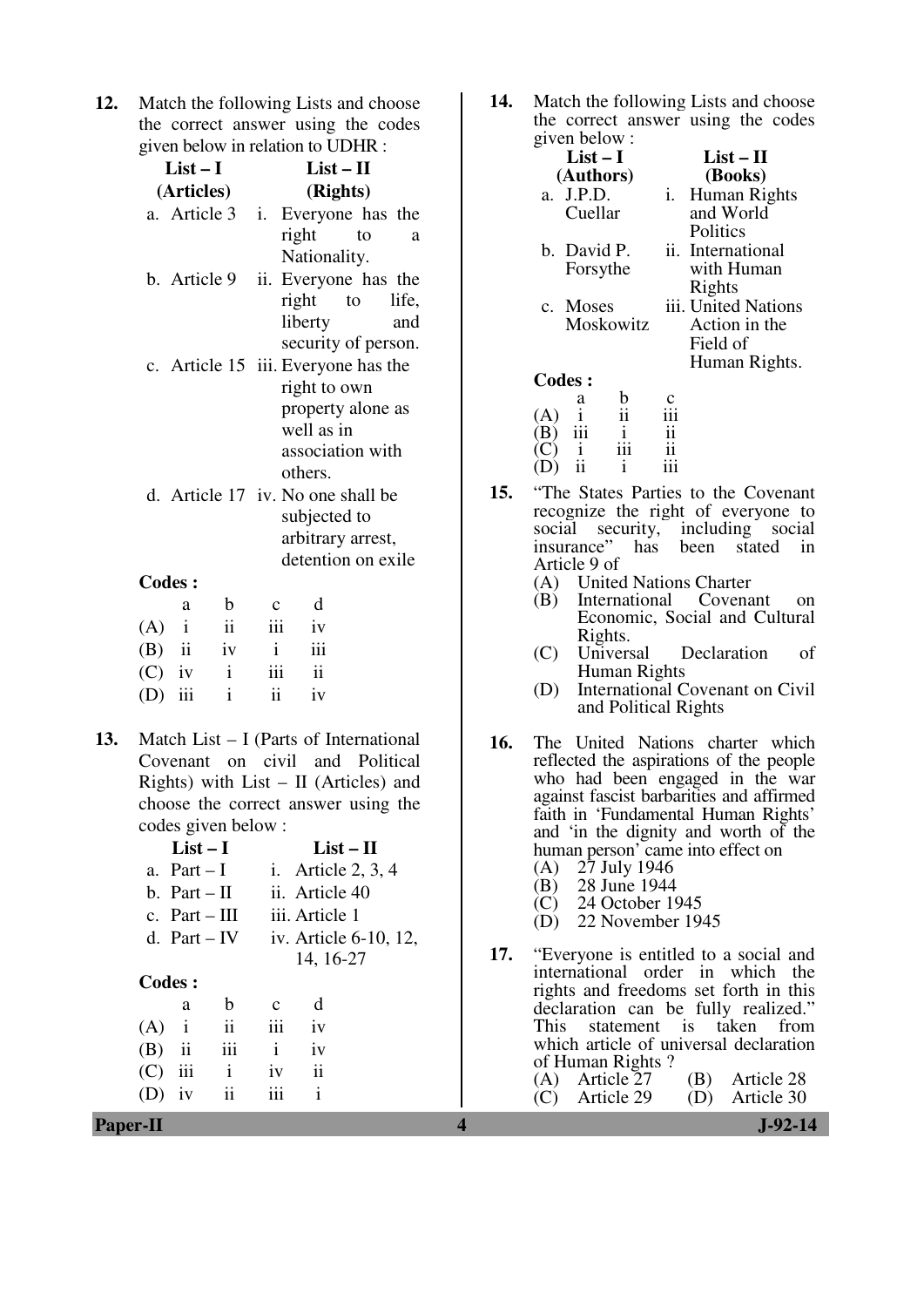12. निम्नलिखित सुचियों का मिलान करें और यू.डी.एच.आर. के सम्बन्ध में नीचे दिए कोड की  $\overline{x}$ संहायता से सही उत्तर का चयन करें $\overline{x}$  :

|     |           |    | सूची – I                   |                               |        |                           | सूची – II                                     |  |
|-----|-----------|----|----------------------------|-------------------------------|--------|---------------------------|-----------------------------------------------|--|
|     |           |    | (अनुच्छेद)                 |                               |        |                           | (अधिकार)                                      |  |
|     |           |    | a. अनुच्छेद-3 i.           |                               |        |                           | प्रत्येक व्यक्ति को राष्ट्रीयता               |  |
|     |           |    |                            |                               |        |                           | का अधिकार है ।                                |  |
|     |           |    | b. अनुच्छेद-9              |                               | ii.    |                           | प्रत्येक व्यक्ति को जीवन,                     |  |
|     |           |    |                            |                               |        |                           | स्वतंत्रता और सुरक्षा का                      |  |
|     |           |    |                            |                               |        |                           | अधिकार है ।                                   |  |
|     |           |    | c. अनुच्छेद-               |                               |        |                           | iii. प्रत्येक व्यक्ति को अकेले                |  |
|     |           | 15 |                            |                               |        |                           | और साथ ही दूसरों के<br>साथ मिलकर सम्पत्ति पर  |  |
|     |           |    |                            |                               |        |                           | स्वामित्व का अधिकार है ।                      |  |
|     |           |    | d. अनुच्छेद- iv.           |                               |        |                           | किसी व्यक्ति की मनमानी                        |  |
|     |           | 17 |                            |                               |        |                           | गिरफ्तारी, उसे हिरासत में                     |  |
|     |           |    |                            |                               |        |                           | रखा या देश निकाला दिया                        |  |
|     |           |    |                            |                               |        | जाएगा ।                   |                                               |  |
|     | कोड :     |    |                            |                               |        |                           |                                               |  |
|     |           |    | a                          | $\mathbf{b}$                  |        | $\mathbf{c}$              | $\mathbf d$                                   |  |
|     | $(A)$ i   |    |                            | $\overrightarrow{\mathbf{i}}$ |        | iii iv                    |                                               |  |
|     |           |    | $(B)$ ii iv                |                               |        | $\mathbf{i}$              | iii                                           |  |
|     | $(C)$ iv  |    | $\mathbf{i}$               |                               |        | $\overline{\mathbf{iii}}$ | $\mathbf{ii}$                                 |  |
|     | $(D)$ iii |    |                            | $\mathbf{i}$                  |        | $\mathbf{ii}$             | iv                                            |  |
| 13. |           |    |                            |                               |        |                           | सूची-1 (सिविल एवं राजनीतिक अधिकारों का        |  |
|     |           |    |                            |                               |        |                           | अन्तर्राष्ट्रीय अभिसमय के भाग) को सूची-II     |  |
|     |           |    |                            |                               |        |                           | (अनुच्छेद) से सुमेलित कीजिये और नीचे दिये गये |  |
|     |           |    |                            |                               |        |                           | कोड से सही उत्तर का चयन कीजिए :               |  |
|     |           |    | सूची – I                   |                               |        |                           | सूची – II                                     |  |
|     |           |    |                            |                               |        |                           | a. भाग-1 i. अनुच्छेद 2, 3, 4                  |  |
|     |           |    | b. भाग-II ii. अनुच्छेद 40  |                               |        |                           |                                               |  |
|     |           |    | c. भाग-III iii. अनुच्छेद 1 |                               |        |                           |                                               |  |
|     |           |    |                            |                               |        |                           | d. भाग-IV iv. अनुच्छेद 6-10, 12, 14, 16-27    |  |
|     | कोड :     |    |                            |                               |        |                           |                                               |  |
|     |           |    | a                          | $\mathbf b$                   |        | $\mathbf{c}$              | $\mathbf d$                                   |  |
|     |           |    | $(A)$ i                    |                               |        | $ii$ $iii$                | iv                                            |  |
|     |           |    | $(B)$ ii iii i             |                               |        |                           | iv                                            |  |
|     | (C)       |    | iii -                      |                               | $i$ iv |                           | $\mathbf{ii}$                                 |  |

14. निम्नलिखित सूचियों का मिलान करें और नीचे <u>दिए कोड से सही उत्तर का चयन करें :</u>

|                                                                                  | हिए कोड से सही उत्तर का चयन करें :                                                                   |                                                    |                                   |                                                                                                         |
|----------------------------------------------------------------------------------|------------------------------------------------------------------------------------------------------|----------------------------------------------------|-----------------------------------|---------------------------------------------------------------------------------------------------------|
|                                                                                  |                                                                                                      |                                                    |                                   | <b>सूची – I (लेखक)       सूची – II (पुस्तकें)</b><br>a.   जे.पी.डी. क्युलर        i.     द्यूमेन राइट्स |
|                                                                                  |                                                                                                      |                                                    |                                   |                                                                                                         |
|                                                                                  |                                                                                                      |                                                    |                                   | एण्ड वर्ल्ड                                                                                             |
|                                                                                  |                                                                                                      |                                                    |                                   | पोलिटिक्स                                                                                               |
| b.                                                                               |                                                                                                      |                                                    |                                   | ्डेविड पी. फॉरसाइथ ii.   इंटरनेशनल विद                                                                  |
|                                                                                  |                                                                                                      |                                                    |                                   | ह्यूमेन राइट्स                                                                                          |
|                                                                                  |                                                                                                      |                                                    |                                   | c. मोसिस मॉस्कोविट्ज़ iii. यूनाइटेड नेशन्स                                                              |
|                                                                                  |                                                                                                      |                                                    |                                   | एक्शन इन दी                                                                                             |
|                                                                                  |                                                                                                      |                                                    |                                   | फील्ड ऑफ                                                                                                |
|                                                                                  |                                                                                                      |                                                    |                                   | ह्यमेन राइट्स                                                                                           |
| कोड :                                                                            |                                                                                                      |                                                    |                                   |                                                                                                         |
|                                                                                  | $\begin{array}{c} \mathbf{a} \\ \mathbf{i} \\ \mathbf{iii} \\ \mathbf{i} \\ \mathbf{ii} \end{array}$ | $\frac{b}{ii}$<br>$\frac{i}{iii}$<br>$\frac{i}{i}$ | $\frac{c}{\text{iii}}$            |                                                                                                         |
| $\begin{array}{c} \text{(A)}\\ \text{(B)}\\ \text{(C)}\\ \text{(D)} \end{array}$ |                                                                                                      |                                                    |                                   |                                                                                                         |
|                                                                                  |                                                                                                      |                                                    | $\frac{1}{11}$<br>$\frac{1}{111}$ |                                                                                                         |
|                                                                                  |                                                                                                      |                                                    |                                   |                                                                                                         |

- 15. किस अभिसमय की अनुच्छेद 9 में यह कहा गया है कि प्रश्नगत अभिसमय की राज्य पक्षकार हर एक के सामाजिक सुरक्षा जिसमें सामाजिक बीमा भी सामिल है को मान्यता देता है ?
	- $(A)$  संयुक्त राष्ट्र चार्टर
	- $(B)$  आर्थिक, सामाजिक एवं सांस्कृतिक अधिकारों का अन्तर्राष्ट्रीय अभिसमय
	- $(C)$  मानव अधिकारों की सार्वभौमिक घोषणा
	- $(D)$  सीविल एवं राजनीतिक अधिकारों का अन्तर्राष्टीय अभिसमय
- 16. "संयुक्त राष्ट्र का चार्टर जिसमें ऐसे व्यक्तियों को जो फासिज्म, अत्याचार के विरुद्ध युद्ध में सम्मिलित हैं और मूल मानवाधिकारों और उनकी गरिमा तथा मानवमुल्य को संरक्षित करने की अभिव्यक्ति करता है'' कब प्रभाव में आया $, 2$ 
	- $(A)$  27 जुलाई, 1946
	- (B) 28 जून, 1944
	- (C) 24 अक्टूबर, 1945
	- (D) 22 नवम्बर, 1945
- 17. 'हर व्यक्ति उन सामाजिक एवं अन्तर्राष्ट्रीय व्यवस्था के लिए हकदार है जिन अधिकारों एवं स्वतंत्रताओं जिनका जिक्र इस घोषणा पत्र में किया गया है को पूर्ण रूप से प्राप्त करने के लिये ।' यह कथन मानव अधिकारों की सार्वभौमिक घोषणा की किस धारा से लिया गया है ?<br>´A) अनच्छेद 27 (B) अनच्छेद 28  $(A)$  अनच्छेद 27

| $(D)$ $\sqrt{2}$ | $(D)$ or $1 - 20$ |
|------------------|-------------------|
| (C) अनुच्छेद 29  | (D) अनुच्छेद 30   |
|                  |                   |

(D) iv ii iii i

 **J-92-14 5 Paper-II**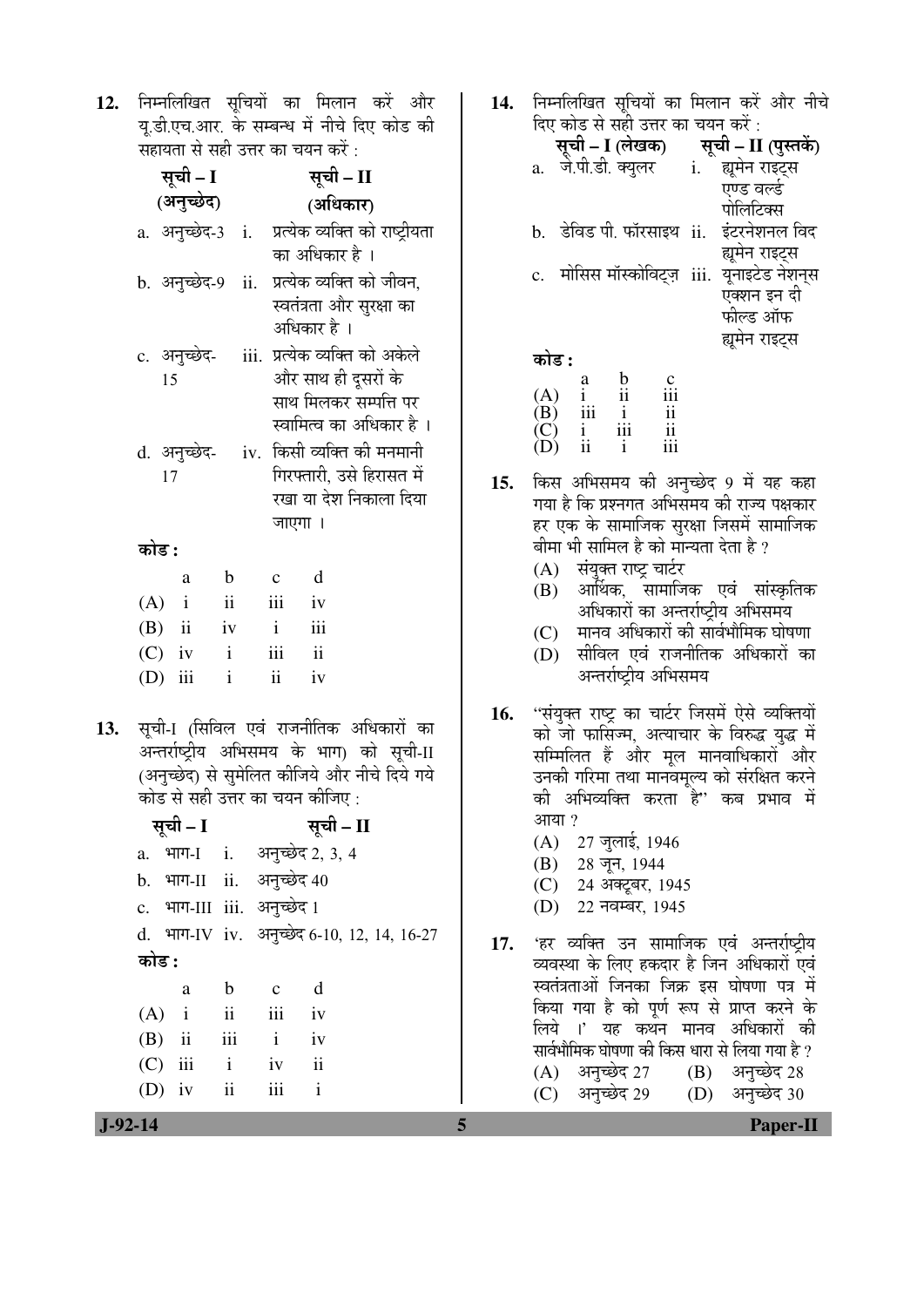- **18.** The commission on Human Rights was established to serve as the UN's principal focus for Human Rights Activity in the year
	- (A) 1945 (B) 1946
	- (C) 1947 (D) 1948
- **19.** Which of the following Articles of the International Covenant on Civil and Political Rights provides for the establishment of an 18 member Human Rights Committee composed of nationals of the states which are parties to the covenant and are elected by the parties from a list of nominees presented by them to the Secretary General ?
	- (A) Article 28 (B) Article 27
	- (C) Article 26 (D) Article 25
- **20.** Which of the following statements is not correct regarding Article 21 of Universal Declaration of Human Rights ?
	- (A) Everyone has the right to take part in the Government of his country, directly or through freely chosen representatives.
	- (B) No one shall be arbitrarily deprived of his property.
	- (C) Everyone has right to equal access to public services in his country.
	- (D) The will of the people shall be the basis of the authority of of the authority of Government.
- 21. The specialized agencies are not recognised as organs of the United Nations by its charter. They may be characterised at least as 'indirect organs', who said it in the book 'Law of United Nations' ?
	- (A) Kelson (B) Holland
	- (C) Paton (D) S.K. Kapoor
- **22.** In which year I.L.O. was awarded the Noble Prize for Peace in recognition of its activities ?

| $(A)$ 1989 | $(B)$ 1979 |
|------------|------------|
| $(C)$ 1969 | $(D)$ 1999 |

- **23.** Which specialized agency is to contribute to peace and security through education and culture ?
	- (A) UNICEF
	- (B) UNESCO
	- (C) UNHCR
	- (D) UN Commission of Human Rights
- **24.** The idea of human rights is bound up with the idea of human dignity. Thus it has rightly been stated that "human dignity is the quintessence of human rights". Who said these words uttered in inverted comma' ?
	- (A) Justice P.N. Bhagwati
	- (B) Justice V.R. Krishna Iyer
	- (C) Justice R.C. Lahoti
	- (D) Justice J.S. Verma
- **25.** In abstract Human Rights means :
	- I. Right to life and liberty
	- II. Right to equality and dignity
	- III. Right to speech and right to lead leisurely life
	- IV. Right to movement and freedom of expression
	- (A) only I and II
	- (B) only III and IV
	- (C) only II and III
	- (D) only II and IV
- **26.** Match the List I with List II and select the correct answer from the codes given below :

|     | $List-I$      |                         |              |    |                 | $List-II$                       |  |
|-----|---------------|-------------------------|--------------|----|-----------------|---------------------------------|--|
|     | (Authors)     |                         |              |    |                 | (Books)                         |  |
|     | a. Frederic   |                         |              | i. |                 | The Politics                    |  |
|     | Hayek         |                         |              |    |                 |                                 |  |
|     | b. John Rawls |                         |              |    |                 | ii. Idea of Justice             |  |
|     |               |                         |              |    |                 | c. Amartya Sen iii. The Road to |  |
|     |               |                         |              |    | Serfdom         |                                 |  |
|     | d. Plato      |                         |              |    | iv. A theory of |                                 |  |
|     |               |                         |              |    | Justice         |                                 |  |
|     | Codes :       |                         |              |    |                 |                                 |  |
|     | a             | b                       | C            |    | d               |                                 |  |
| (A) | i             | $\overline{\mathbf{1}}$ | iv           |    | iii             |                                 |  |
| (B) | ii            | iii                     | $\mathbf{i}$ |    | iv              |                                 |  |
| (C) | iii           | iv                      | 11           |    | $\mathbf{i}$    |                                 |  |
|     | iv            | i                       |              |    |                 |                                 |  |
|     |               |                         |              |    |                 |                                 |  |

**Paper-II 6 J-92-14**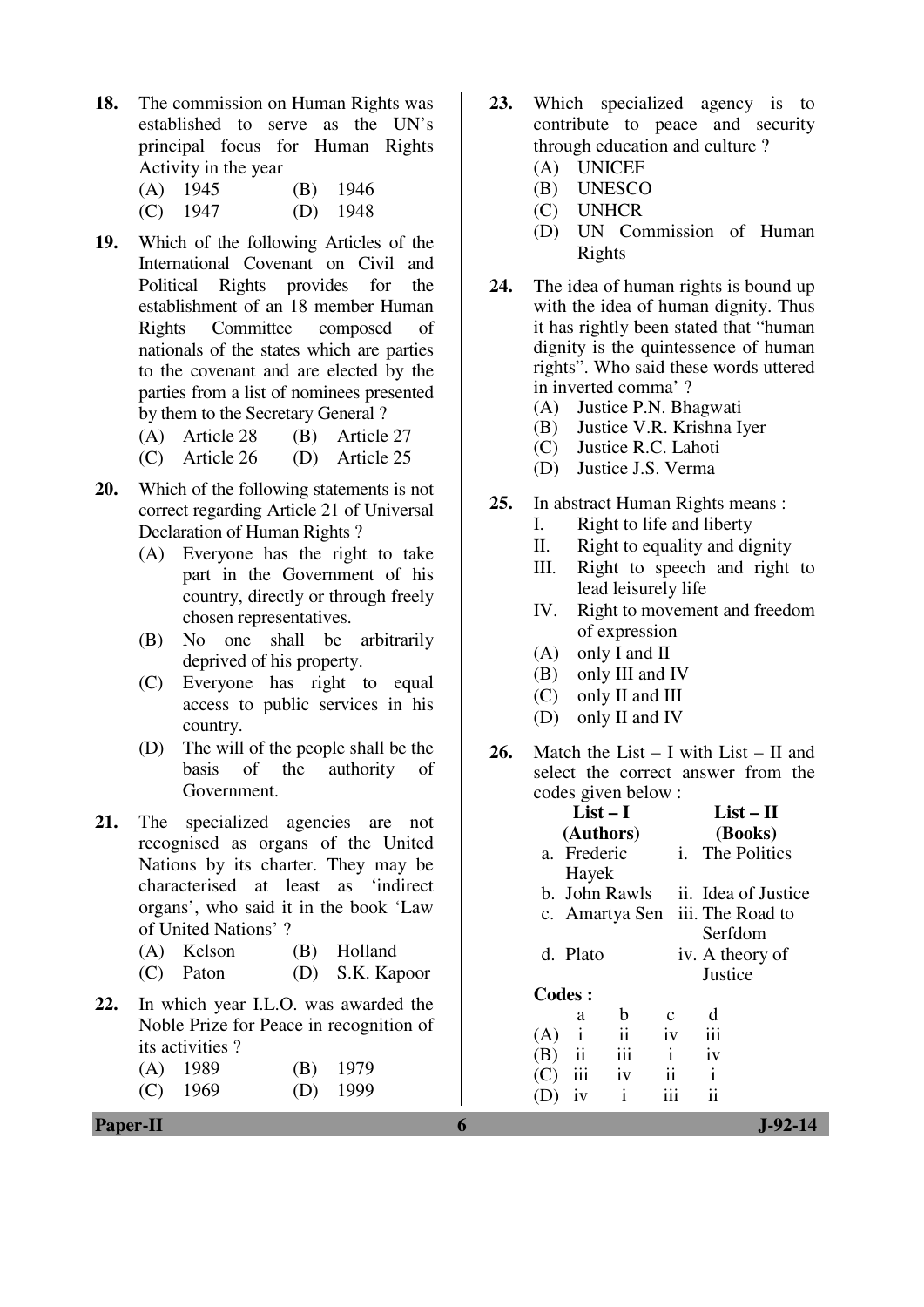18. संयुक्त राष्ट्र संघ के मुख्य बिन्दु के रूप में मानव अधिकारों की गतिविधियों पर नजर रखने के लिये मानव अधिकारों पर आयोग की स्थापना किस वर्ष में की गई  $\overline{2}$ 

| $(A)$ 1945 | $(B)$ 1946 |
|------------|------------|
| $(C)$ 1947 | $(D)$ 1948 |

19. नागरिक एवं राजनीतिक अधिकारों की अन्तर्राष्ट्रीय अभिसमय के निम्न में से कौन सा अनुच्छेद अभिसमय के सदस्य राष्ट्रों की 18 सदस्यीय मानव अधिकार कमेटी के गठन का प्रावधान करता है और इन निर्वाचित सदस्यों की सची उनके द्वारा महासचिव को सौंपी जाती है ?

| $(A)$ अनुच्छेद 28 $(B)$ अनुच्छेद 27 |                 |
|-------------------------------------|-----------------|
| (C) अनुच्छेद 26                     | (D) अनुच्छेद 25 |

- 20. निम्न में से कौन सा कथन मानव अधिकारों की सार्वभौमिक घोषणा के अनुच्छेद 21 के संदर्भ में सही नहीं है  $\overline{?}$ 
	- (A) हर व्यक्ति को यह अधिकार है कि वह अपने राष्ट्र की सरकार में प्रत्यक्ष अथवा अपने द्वारा चुने हुए प्रतिनिधियों के माध्यम से भागीदारी निभायें ।
	- $(B)$  किसी भी व्यक्ति को मनमाने तरीके से सम्पत्ति से वंचित नहीं किया जा सकता ।
	- (C) हर व्यक्ति को अपने राष्ट्र की सार्वजनिक सेवाओं में समान पहुँच का अधिकार है ।
	- (D) सरकार को प्राधिकार का आधार जनता की इच्छा होगी ।
- 21. संयुक्त राष्ट्र के चार्टर द्वारा विशिष्ट एजेंसीज को उसके अंग के रूप में नहीं माना जाता है । इन्हें कम से कम अप्रत्यक्ष अंग के रूप में पहचाना (करेंक्टेराईज्ड) जा सकता है । लॉ ऑफ युनाईटेड नेशन्स पुस्तक में किसने ये शब्द कहे हैं ?
	- (A) केलसन (B) हॉलेंड
	- (C) पेटन (D) एस.के. कपूर
- 22. आई.एल.ओ. को किस वर्ष में उसके द्वारा की गई गतिविधियों के कारण शान्ति के लिये नोबेल प्राईज से नवाजा गया ?

| $(A)$ 1989 | $(B)$ 1979 |
|------------|------------|
| $(C)$ 1969 | $(D)$ 1999 |

- 23. कौन सी विशिष्ट एजेंसी शिक्षा एवं संस्कृति के माध्यम से शान्ति और सुरक्षा के लिये कार्य करती है ?
	- (A) यूनिसेफ (UNICEF)
	- (B) यनेस्को (UNESCO)
	- (C) यू.एन.एच.सी.आर. (UNHCR)
	- (D) य.एन कमीशन ऑफ ह्यमन राईटस
- **24.** मानव अधिकारों का विचार मानव की गरिमा के विचार से बंधा हुआ है । इसलिये यह सही ही कहा गया है कि ''मानव गरिमा मानव अधिकारों का सारयक्त भाग है ।" उपरोक्त कोमा में कहे गये शब्द किसने कहें ?
	- $(A)$  जस्टिस पी.एन. भगवती
	- (B) जस्टिस वी.आर. कृष्णाअय्यर
	- (C) जस्टिस आर.सी. लाहोटी
	- (D) जस्टिस जे.एस. वर्मा
- **25.** सारभुत में मानव अधिकार से तात्पर्य है:
	- I. जीवन एवं स्वतंत्रता का अधिकार
	- II. समानता एवं गरिमा का अधिकार
	- III. बोलने (भाषण) एवं अच्छा जीवन व्यतीत करने का अधिकार
	- IV. घमने एवं अभिव्यक्ति की स्वतंत्रता का आधिकार
	- $(A)$  सिर्फ I एवं II
	- $(B)$  सिर्फ III एवं IV
	- $(C)$  सिर्फ II एवं III
	- $(D)$  सिर्फ II एवं IV
- 26. सूची-I का सूची-II के साथ मिलान करें और नीचे दिए गए कट में से सही उत्तर का चयन कों :

| सूची – I<br>(लेखक) |                    | सूची – II    |                |                       |  |
|--------------------|--------------------|--------------|----------------|-----------------------|--|
|                    |                    | (पुस्तक)     |                |                       |  |
|                    | a.   फ्रेडरिक हायक |              | i. द पॉलिटिक्स |                       |  |
| b. जॉन रॉल्स       |                    |              |                | ii.   न्याय का विचार  |  |
| c. आमर्त्य सेन     |                    |              |                | iii. द रोड टू सर्फडम  |  |
| d. प्लेटो          |                    |              |                | iv. एथ्योरी ऑफ जस्टिस |  |
| कोड :              |                    |              |                |                       |  |
| a                  | b                  | $\mathbf{C}$ | d              |                       |  |
| $(A)$ i            | ii                 | iv           | iii            |                       |  |
| $(B)$ ii           | iii                | $\mathbf{i}$ | iv             |                       |  |
| $(C)$ iii          | iv                 | ii           | $\mathbf{i}$   |                       |  |
| iv                 | $\mathbf{i}$       |              |                |                       |  |
|                    |                    |              |                |                       |  |

 **J-92-14 7 Paper-II**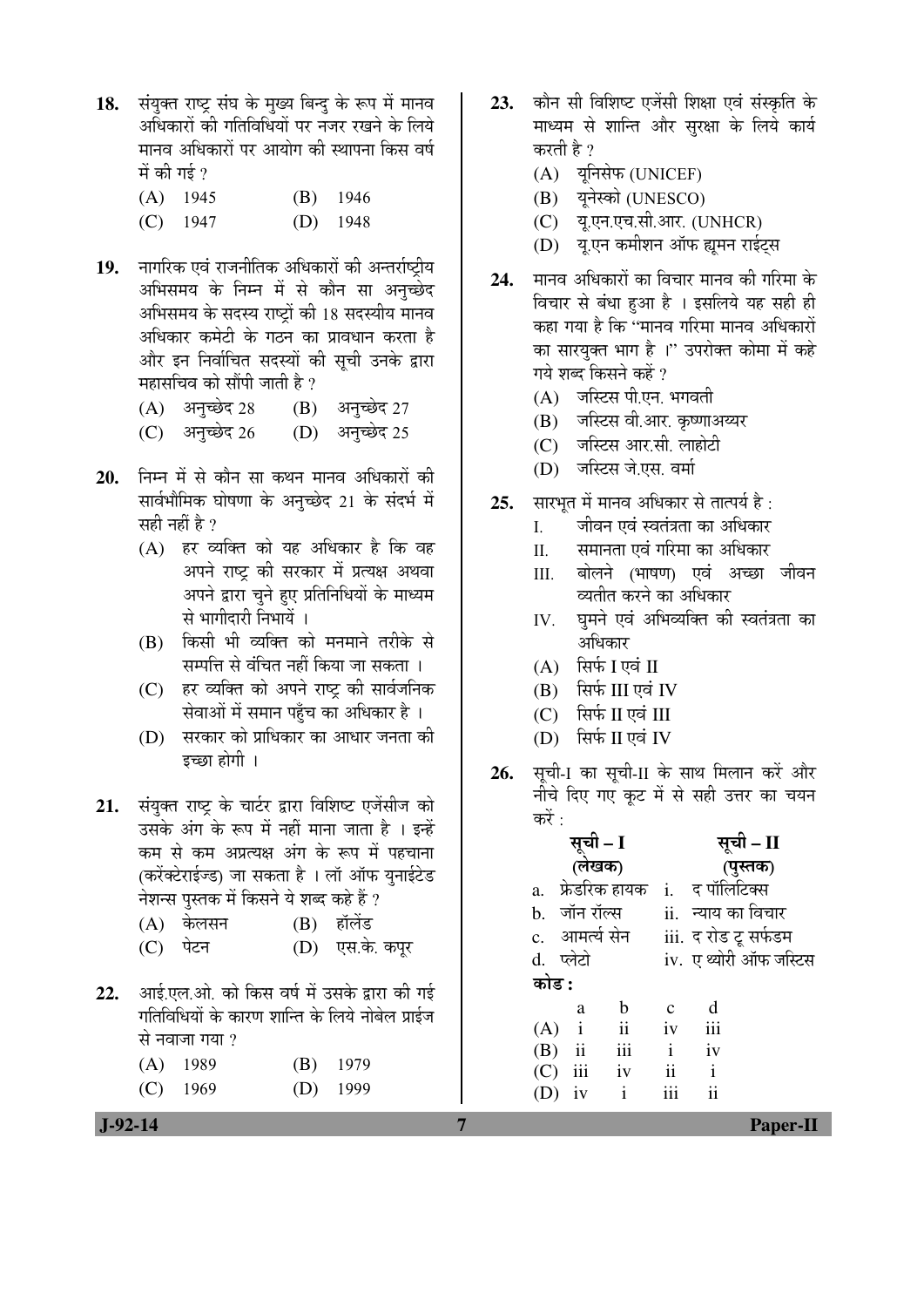| 27. | Who said that "the world at every stage" |
|-----|------------------------------------------|
|     | is both a product and a prophecy"?       |

| (A) Plato   | (B) Socrates |
|-------------|--------------|
| $(C)$ Hegel | (D) Marx     |

**28.** Match the declarations in List – I with the year of adoption in List – II and select the correct answer from the codes given below :

| $List-I$               | $List-II$ |
|------------------------|-----------|
| (Declaration)          | (Year)    |
| a. U.N. Declaration on | i. 1963   |
| Elimination of All     |           |
| forms of social        |           |

- discrimination b. Declaration of the rights of persons belonging to National or Ethic religious and ii. 1967
- linguistic minorities c. Declaration on Right to iii. 1986 Development
- d. Declaration on Elimination of discrimination against women iv. 1993

**Codes :** 

|     | a  | b   | C   | d  |
|-----|----|-----|-----|----|
| (A) |    | iii | iv  | ii |
| (B) |    | iv  | 111 | ii |
| (C) | ii | iii |     | iv |
| (D) | ii |     | 111 | iv |

- **29.** Arrange the following conventions regarding the rights of women in the order of their adoption :
	- i. Convention on the political rights of women
	- ii. Convention on the nationality of women.
	- iii. Convention on consent of marriage, minimum age of marriage, minimum age of<br>marriage and registration of marriage and registration marriage.
	- iv. Convention on the elimination of all forms of discrimination against women.

**Codes :** 

| ----- |     |     |     |    |
|-------|-----|-----|-----|----|
|       | a   | b   | C   | d  |
| (A)   | ii  | 111 |     | iv |
| (B)   |     | 111 | 11  | iv |
| (C)   |     | 11  | 111 | iv |
| (D)   | iii | 11  | iv  |    |

- **30.** Which of the following is not protected by Right to Privacy ?
	- (A) Identity (B) Integrity (C) Criminality (D) Intimacy

Question Nos. **31** to **40** contains two statements one labelled as Assertion (A) and the other as Reason (R). Examine whether the statements are correct and related to each other with the help of the codes given below :

- **31. Assertion (A) :** Politics cannot be divorced from Ethics.
	- **Reason (R) :** No Government can do anything which is against the Fundamentals of the moral standards of the people. If it does, it would cease to get obedience from them.

 **Codes :**

- $(A)$  Both  $(A)$  and  $(R)$  are true and  $(R)$ is the correct explanation of (A).
- (B) Both (A) and (R) are true, but (R) is not the correct explanation of (A).
- $(C)$  (A) is true, but  $(R)$  is false.
- (D) (A) is false, but  $(R)$  is true.
- **32. Assertion (A) :** Government is an essential element of the state.
	- **Reason (R)** : No particular type of government is essential. It may very in kind and complexity.

 **Codes :**

- (A) Both (A) and (R) are true and  $(R)$ is the correct explanation of (A).
- (B) Both (A) and (R) are true, but (R) is not the correct explanation of (A).
- (C) (A) is true, but  $(R)$  is false.
- (D) (A) is false, but  $(R)$  is true.
- **33. Assertion (A) :** The ethical nation of the state is not beyond criticism.
	- **Reason (R)** : It places the state over and above the individual, group, associations and the people. The state comes to be regarded as an end in itself. Such a vichl breeds totalitarianism.

 **Codes :**

- $(A)$  Both  $(A)$  and  $(R)$  are true and  $(R)$ is the correct explanation of (A).
- (B) Both (A) and (R) are true, but (R) is not the correct explanation of (A).
- $(C)$  (A) is true, but  $(R)$  is false.
- (D) (A) is false, but  $(R)$  is true.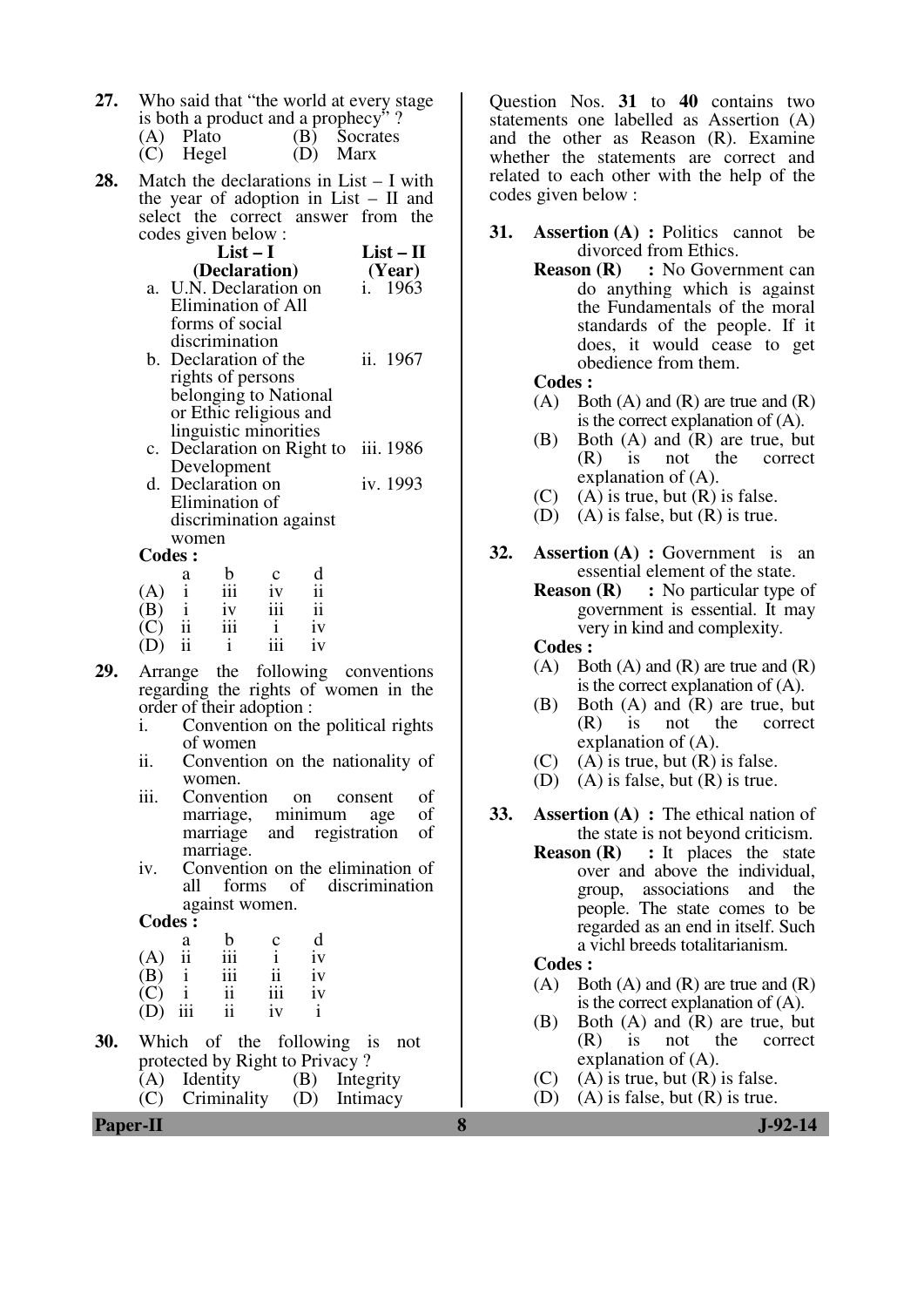| 27. | किसने कहा था कि ''विश्व प्रत्येक अवस्था में<br>उत्पाद और भविष्यवाणी दोनों हैं ।" ?<br>(A) प्लेटो<br>(B) सुकरात                                                                                                                        |              |  |  |  |  |  |
|-----|---------------------------------------------------------------------------------------------------------------------------------------------------------------------------------------------------------------------------------------|--------------|--|--|--|--|--|
|     | (C) हीगल<br>(D) मार्क्स                                                                                                                                                                                                               | दिया<br>एक ग |  |  |  |  |  |
|     | 28. सूची-I में घोषणापत्रों को सूची-II में अंगीकरण के<br>वर्ष के साथ सुमेलित करें और नीचे दिए कोड से<br>सही उत्तर का चयन करें :<br>सूची – I<br>सूची – II                                                                               | सहाय<br>31.  |  |  |  |  |  |
|     | 1963<br>a.<br>भेदभाव निराकरण पर यू.एन.<br>घोषणापत्र                                                                                                                                                                                   |              |  |  |  |  |  |
|     | b.   राष्ट्रीय या नस्ली धार्मिक और   ii.<br>1967<br>भाषाई अल्पसंख्यकों के<br>व्यक्तियों के अधिकारों पर<br>घोषणापत्र                                                                                                                   |              |  |  |  |  |  |
|     | विकास के अधिकार पर<br>iii.<br>c.<br>1986<br>घोषणापत्र                                                                                                                                                                                 |              |  |  |  |  |  |
|     | महिलाओं के विरुद्ध भेदभाव    iv.<br>d.<br>1993<br>निराकरण पर घोषणापत्र                                                                                                                                                                | 32.          |  |  |  |  |  |
|     | कोड :                                                                                                                                                                                                                                 |              |  |  |  |  |  |
|     | d<br>$\begin{array}{ccccccccc} & & & a & & b & & c \\ (A) & i & & iii & & iv \\ (B) & i & & iv & & iii \\ (C) & ii & iii & i \\ (D) & ii & i & & iii \end{array}$<br>$\overline{\textbf{ii}}$<br>$\overline{\textbf{ii}}$<br>iv<br>iv |              |  |  |  |  |  |
| 29. | महिलाओं के अधिकारों से सम्बन्धित निम्नलिखित<br>अभिसमयों को उन्हें अंगीकरण करने के क्रम में<br>व्यवस्थित करें :                                                                                                                        |              |  |  |  |  |  |
|     | महिलाओं के राजनीतिक अधिकारों पर<br>i.<br>अभिसमय                                                                                                                                                                                       |              |  |  |  |  |  |
|     | महिलाओं की राष्ट्रीयता पर अभिसमय<br>ii.<br>विवाह की सहमति, विवाह की न्यूनतम आयु<br>iii.<br>और विवाह के रजिस्ट्रेशन पर अभिसमय                                                                                                          | 33.          |  |  |  |  |  |
|     | महिलाओं के विरुद्ध सभी प्रकार के भेदभाव<br>iv.<br>के निराकरण पर अभिसमय                                                                                                                                                                |              |  |  |  |  |  |
|     | कोड :                                                                                                                                                                                                                                 |              |  |  |  |  |  |
|     | d<br>$\mathbf b$<br>$\frac{c}{i}$<br>a<br>$\ddot{\mathbf{i}}$<br>iii<br>(A)<br>iv<br>$\rm ii$<br>$\frac{iii}{ii}$<br>(B)<br>$\mathbf{i}$<br>iv<br>iii<br>iv<br>$\mathbf{i}$<br>(C)<br>ii<br>iii<br>iv<br>$\mathbf{i}$                 |              |  |  |  |  |  |
| 30. | निम्नलिखित में से कौन सा निजता के अधिकार से                                                                                                                                                                                           |              |  |  |  |  |  |
|     | संरक्षित नहीं है ?                                                                                                                                                                                                                    |              |  |  |  |  |  |

 $(C)$  आपराधिता  $(D)$  घनिष्ठता

सं. 31 से 40 में दो कथन दिये गये हैं. एक को कथन (A) और दूसरे को कारण (R) का नाम गया है । जाँच करें कि क्या यह कथन सही है और दसरे से सम्बन्धित है और नीचे दिये गये कटों की ग्ता से अपने उत्तर का चयन करें :

- **अभिकथन (A) :** राजनीति को नैतिकता से पृथक नहीं किया जा सकता है ।
	- **कारण (R) :** कोई भी सरकार जो लोगों के <u>नैतिक मानदंडों के मूल तत्त्वों के विरुद्ध</u> है कुछ नहीं कर सकती है । यदि वो करती है तो उसे उनकी आज्ञाकारिता मिलना बंद हो जाती है ।

#### कोड $\cdot$

- (A)  $(A)$  और (R) दोनों सत्य हैं, और (R),  $(A)$  की सही व्याख्या है ।
- $(B)$   $(A)$  और  $(R)$  दोनों सत्य हैं, परन्त  $(R)$ ,  $(A)$  की सही व्याख्या नहीं है ।
- (C) (A) सत्य है, परन्तु (R) असत्य है।
- (D)  $(A)$  असत्य है, परन्तु (R) सत्य है।
- **अभिकथन (A) :** सरकार राज्य का अनिवार्य घटक है ।
	- **कारण (R) :** विशेष प्रकार की सरकार अनिवार्य नहीं है । वह प्रकार और जटिलता में भिन्न-भिन्न हो सकती है ।
	- कोड :
	- $(A)$   $(A)$  और  $(R)$  दोनों सत्य हैं, और  $(R)$ ,  $(A)$  की सही व्याख्या है ।
	- $(B)$   $(A)$  और  $(R)$  दोनो सत्य है, परन्तु  $(R)$ ,  $(A)$  की सही व्याख्या नहीं है ।
	- $(C)$   $(A)$  सत्य है, परन्तु  $(R)$  असत्य है ।
	- $(D)$   $(A)$  असत्य है, परन्तु  $(R)$  सत्य है ।
- **अभिकथन (A) :** राज्य की नैतिक धारणा आलोचना से परे नहीं है ।
	- **कारण (R) :** यह राज्य को व्यक्ति, समूह, संघों और लोगों के बिल्कुल ऊपर रखता है । राज्य को अपने आप में अन्त समझा जाने लगता है । ऐसा विचार सर्वसत्तावाद का है ।

### कोड  $\cdot$

- $(A)$   $(A)$  और  $(R)$  दोनों सत्य हैं, और  $(R)$ ,  $(A)$  की सही व्याख्या है ।
- $(B)$   $(A)$  और  $(R)$  दोनों सत्य हैं, परन्तु  $(R)$ ,  $(A)$  की सही व्याख्या नहीं है ।
- $(C)$   $(A)$  सत्य है, परन्तु  $(R)$  असत्य है ।
- (D)  $(A)$  असत्य है, परन्तु (R) सत्य है।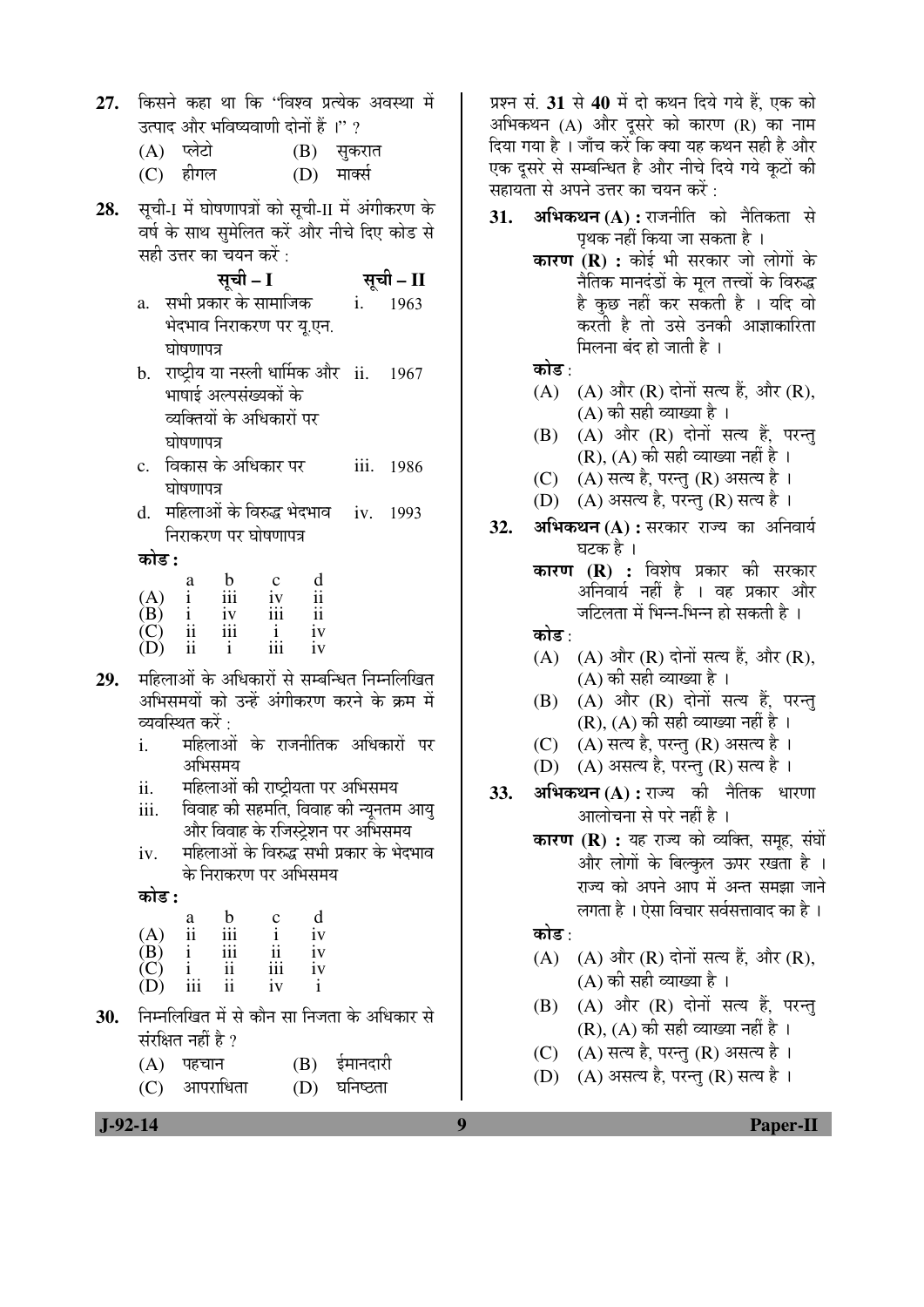- **34. Assertion (A) :** According to Article 16 of the International Covenant on Civil and Political Rights the status of Slavery also implies a violation of the right of every one to recognition as a person before the law.
	- **Reason (R)** : Slavery is the most extreme expression of power human beings possess over their follow human beings.

 **Codes :**

- $(A)$  Both  $(A)$  and  $(R)$  are true and  $(R)$ is the correct explanation of (A).
- (B) Both  $(A)$  and  $(R)$  are true, but  $(R)$  is not the correct explanation of (A).
- $(C)$  (A) is true, but  $(R)$  is false.
- (D) (A) is false, but (R) is true.
- **35. Assertion (A) :** The United Nations has taken several important initiatives in the field of women's rights, including drafting of conventions.
	- **Reason (R)** : United Nations is under an obligation to encourage respect for human rights, and for fundamental freedoms for all without distinction as to race, sex, language or religion.

 **Codes :**

- (A) Both (A) and (R) are true and  $(R)$ is the correct explanation of (A).
- (B) Both  $(A)$  and  $(R)$  are true, but  $(R)$  is not the correct explanation of (A).
- $(C)$  (A) is true, but  $(R)$  is false.
- (D) (A) is false, but (R) is true.
- **36. Assertion (A) :** In a constitutional democracy citizens have a bundle of inalienable fundamental rights.
	- **Reason (R)** : Rights and duties are correlative.

 **Codes :**

- $(A)$  Both  $(A)$  and  $(R)$  are correct and  $(R)$ is the correct explanation of (A).
- (B) Both (A) and (R) are correct, but (R) is not the correct explanation of  $(A)$ .
- $(C)$  (A) is correct, but  $(R)$  is incorrect.
- (D) (A) is incorrect, but (R) is correct.
- **37. Assertion (A) :** Natural law could revive in history from time to time protecting Human Rights.
	- **Reason (R)** : Natural law is capable of changing in content retaining basic tenets.

#### **Codes :**

- (A) Both (A) and (R) are correct and (R) is the correct explanation of (A).
- (B) Both (A) and (R) are correct, but (R) is not the correct explanation of (A).
- (C) (A) is correct, but (R) is incorrect.
- (D) (A) is incorrect, but (R) is correct.
- **38. Assertion (A) :** The Indian constitution is rigid.
	- **Reason (R)** : Basic features of the Indian Constitution including balance between fundamental rights and directive principles cannot be amended.

 **Codes :**

- (A) Both (A) and (R) are correct and (R) is the correct explanation of (A).
- (B) Both (A) and (R) are correct, but (R) is not the correct explanation of (A).
- (C) (A) is correct, but (R) is incorrect.
- (D) (A) is incorrect, but (R) is correct.
- **39. Assertion (A) :** Bonded labour is illegal in India.
	- **Reason (R)** : Constitution of India prohibits bonded labour.

 **Codes :**

- (A) Both (A) and (R) are correct and (R) is the correct explanation of (A).
- (B) Both (A) and (R) are correct, but (R) is not the correct explanation of (A).
- (C) (A) is correct, but (R) is incorrect.
- (D) (A) is incorrect, but (R) is correct.

**Paper-II** J-92-14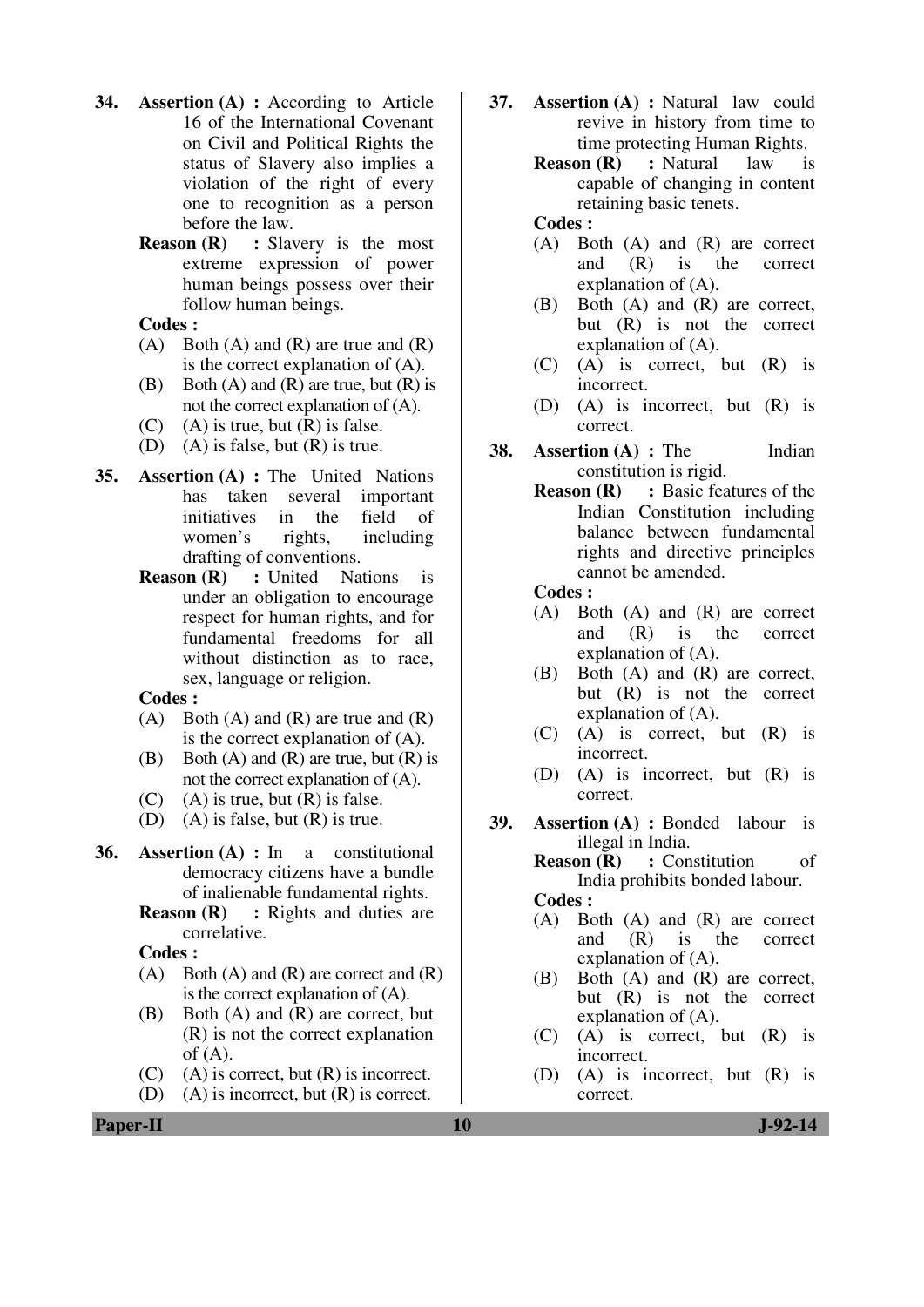- **34. अभिकथन (A) :** सिविल तथा राजनीतिक अधिकारों पर अंतर्राष्ट्रीय प्रसंविदा के अनुच्छेद-16 के अनुसार गुलामी के दर्जे का तात्पर्य यह भी है कि विधि समक्ष व्यक्ति के रूप में पहचाने जाने का प्रत्येक के अधिकार का यह उल्लंघन न है ।
	- **कारण (R) :** गलामी व्यक्ति की शक्ति की सर्वाधिक चरम अभिव्यक्ति है जो कि वह अपने साथियों पर रखता है ।

कोड :

- $(A)$   $(A)$  और  $(R)$  दोनों सत्य हैं, और  $(R)$ , (A) की सही व्याख्या है ।
- $(B)$   $(A)$  और  $(R)$  दोनों सत्य हैं, परन्तु  $(R)$ ,  $(A)$  की सही व्याख्या नहीं है ।
- $(C)$   $(A)$  सत्य है, परन्तु  $(R)$  असत्य है ।
- (D) (A) असत्य है, परन्तु (R) सत्य है।
- 35. **अभिकथन (A) :** महिलाओं के अधिकार क्षेत्र में जिसमें अभिसमय का मसौदा तैयार करने सहित कई महत्त्वपूर्ण कदम संयुक्त राष्ट् संघ $\hat{a}$  तकाये हैं ।
	- **कारण (R) :** संयुक्त राष्ट्र संघ मानवाधिकारों के सम्मान को बढ़ाने के लिये दायित्वाधीन है तथा यह भी सुनिश्चित करने के लिये कि सभी नस्ल, लिंग, भाषा और धर्म क<mark>े</mark> आधार पर भेदभाव के बिना मल स्वतंत्रताओं का उपभोग कर सके ।

कोड $\cdot$ 

- $(A)$   $(A)$  और  $(R)$  दोनों सत्य हैं, और  $(R)$ , (A) की सही स्पष्टीकरण है ।
- $(B)$   $(A)$  और  $(R)$  दोनों सत्य हैं, परन्तु  $(R)$ ,  $(A)$  की सही स्पष्टीकरण नहीं है ।
- $(C)$   $(A)$  सत्य है, परन्तु  $(R)$  असत्य है ।
- $(D)$   $(A)$  असत्य है, परन्तु  $(R)$  सत्य है ।
- **36. अभिकथन (A) :** संवैधानिक लोकतंत्र में नागरिकों को बहत से अविच्छेद मौलिक अधिकार प्राप्त हैं ।
	- **कारण (R) :** अधिकार और कर्त्तव्य परस्पर सम्बद्ध $\breve{\varepsilon}$ ।

कोड :

- $(A)$   $(A)$  और  $(R)$  दोनों सही हैं, और  $(R)$ , (A) की सही व्याख्या है ।
- (B)  $(A)$  और  $(R)$  दोनों सही हैं, परन्तु  $(R)$ , (A) की सही व्याख्या नहीं है ।
- (C)  $(A)$  सही है, परन्तु (R) गलत है।
- (D)  $(A)$  गलत है, परन्तु (R) सही है।
- 37. **अभिकथन (A) :** नैसर्गिक विधि इतिहास में समय-समय पर मानवाधिकारों के संरक्षण को पुन:सजीव कर सकती है ।
	- **कारण (R) :** नैर्सागक विधि मूलभूत सिद्धान्तों को बनाए रखते हुए सारवस्तु को बदल देने की क्षमता रखती है।

कोड :

- $(A)$   $(A)$  और  $(R)$  दोनों सही हैं, और  $(R)$ ,  $(A)$  की सही व्याख्या है।
- $(B)$   $(A)$  और  $(R)$  दोनों सही हैं, परन्तु  $(R)$ ,  $(A)$  की सही व्याख्या नहीं है ।
- (C)  $(A)$  सत्य है, परन्तु (R) गलत है।
- (D)  $(A)$  गलत है, परन्तु (R) सही है ।
- 38. अभिकथन (A) : भारतीय संविधान अनम्य (कठोर) है ।
	- **कारण (R) :** भारतीय संविधान की मूलभूत विशेषताओं, मौलिक अधिकारों तथा निर्देशक सिद्धान्तों के बीच संतुलन सहित, को संशोधित नहीं किया जा सकता है ।

कोड :

- (A)  $(A)$  और  $(R)$  दोनों सही हैं, और  $(R)$ ,  $(A)$  की सही व्याख्या है।
- $(B)$   $(A)$  और  $(R)$  दोनों सही हैं, परन्तु  $(R)$ , (A) की सही व्याख्या नहीं है ।
- (C)  $(A)$  सही है, परन्तु (R) गलत है।
- (D)  $(A)$  गलत है, परन्तु (R) सही है ।
- **39. अभिकथन (A) :** भारत में बंधुआ मज़दूरी गैर-काननी है ।
	- **कारण (R) :** भारत का संविधान बंधुआ मज़दुरी को निषिद्ध करता है ।

कोड  $\cdot$ 

- (A)  $(A)$  और  $(R)$  दोनों सही हैं. और  $(R)$ ,  $(A)$  की सही व्याख्या है।
- $(B)$   $(A)$  और  $(R)$  दोनों सही हैं, परन्तु  $(R)$ , (A) की सही व्याख्या नहीं है ।
- (C)  $(A)$  सही है, परन्त (R) गलत है।
- (D)  $(A)$  गलत है, परन्तु (R) सही है ।

 **J-92-14 11 Paper-II**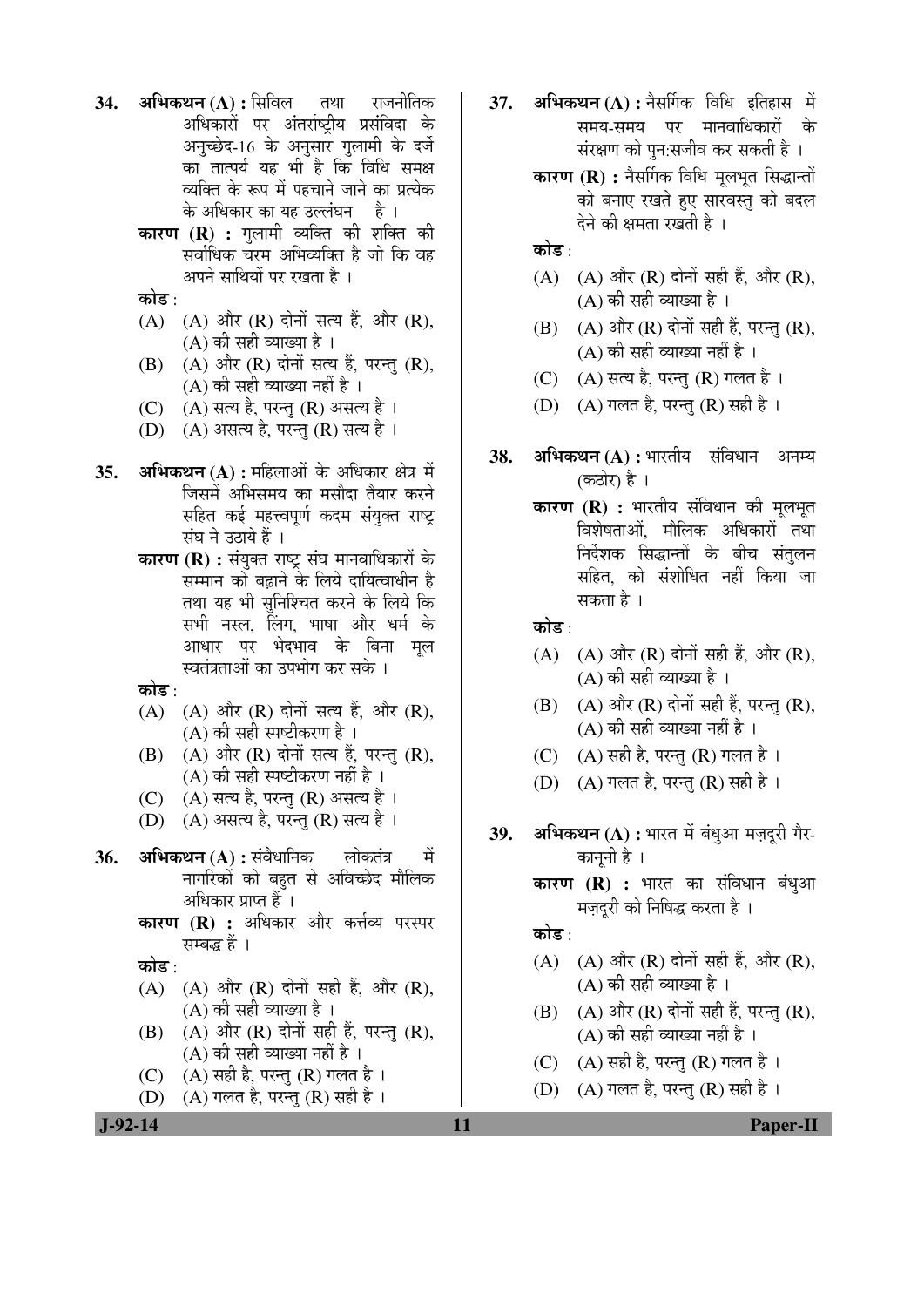| <b>40.</b> Assertion (A) : Judicial | activism |  |  |
|-------------------------------------|----------|--|--|
| contributed a lot for social        |          |  |  |
| development through public          |          |  |  |
| interest litigation.                |          |  |  |

- **Reason (R)** : There is no activities trend in the traditional judicial history.
	- **Codes :**
	- $(A)$  Both  $(A)$  and  $(R)$  are correct and  $(R)$ is the correct explanation of (A).
	- (B) Both (A) and (R) are correct, but (R) is not the correct explanation  $\mathop{\mathrm{of}}'(\mathsf{A}).$
	- (C) (A) is correct, but  $(R)$  is incorrect.
	- $(D)$   $(A)$  is incorrect, but  $(R)$  is correct.
- **41.** Match List I with List II and select the correct answer from the codes given below :

|     |                                                                                                                                                                                                                                                                    | $List-I$ |                 | $List-II$                                    |    |
|-----|--------------------------------------------------------------------------------------------------------------------------------------------------------------------------------------------------------------------------------------------------------------------|----------|-----------------|----------------------------------------------|----|
|     | a. Article $13(1)$ i.                                                                                                                                                                                                                                              |          |                 | Right                                        | to |
|     | of U.D.H.R.                                                                                                                                                                                                                                                        |          |                 | freedom                                      | of |
|     |                                                                                                                                                                                                                                                                    |          |                 | movement                                     |    |
|     |                                                                                                                                                                                                                                                                    |          |                 | and residence                                |    |
|     | b. Article $17(2)$                                                                                                                                                                                                                                                 |          |                 | ii. Freedom                                  |    |
|     | of U.D.H.R.                                                                                                                                                                                                                                                        |          |                 | from arbitrary                               |    |
|     |                                                                                                                                                                                                                                                                    |          |                 | deprivation of                               |    |
|     |                                                                                                                                                                                                                                                                    |          |                 | property                                     |    |
|     | c. Article $20(1)$                                                                                                                                                                                                                                                 |          |                 | iii. Right to                                |    |
|     | of U.D.H.R.                                                                                                                                                                                                                                                        |          |                 | peaceful                                     |    |
|     |                                                                                                                                                                                                                                                                    |          |                 | assembly and                                 |    |
|     |                                                                                                                                                                                                                                                                    |          |                 | association                                  |    |
|     |                                                                                                                                                                                                                                                                    |          |                 | d. Article 24 of iv. Right to Rest           |    |
|     | U.D.H.R.                                                                                                                                                                                                                                                           |          |                 | and Leisure                                  |    |
|     | <b>Codes:</b>                                                                                                                                                                                                                                                      |          |                 |                                              |    |
|     |                                                                                                                                                                                                                                                                    |          | $\frac{c}{111}$ | d                                            |    |
|     |                                                                                                                                                                                                                                                                    |          |                 | $i$ y                                        |    |
|     |                                                                                                                                                                                                                                                                    |          |                 | $\frac{1}{1}$ iii                            |    |
|     |                                                                                                                                                                                                                                                                    |          |                 |                                              |    |
|     | (A) $\begin{array}{ccc} & \text{a} & \text{b} & \text{c} \\ \text{(A)} & \text{i} & \text{ii} & \text{iii} \\ \text{(B)} & \text{iv} & \text{iii} & \text{ii} \\ \text{(C)} & \text{i} & \text{ii} & \text{iv} \\ \text{(D)} & \text{iii} & \text{iv} \end{array}$ |          |                 | ii                                           |    |
| 42. |                                                                                                                                                                                                                                                                    |          |                 | Match List $-$ I with List $-$ II and select |    |
|     |                                                                                                                                                                                                                                                                    |          |                 | the correct answer from the codes            |    |
|     | given below:                                                                                                                                                                                                                                                       |          |                 |                                              |    |
|     | $List-I$                                                                                                                                                                                                                                                           |          |                 | $List - II$                                  |    |
|     | a Aruna                                                                                                                                                                                                                                                            |          |                 | i Rhoodan                                    |    |

| <b>Paper-II</b>                    |                                 | 12            |              |                |                     |                   | $J-92-14$ |
|------------------------------------|---------------------------------|---------------|--------------|----------------|---------------------|-------------------|-----------|
| iii<br>(D)<br>11                   | iv                              | (D)           | ii           | $\mathbf{i}$   | 1V                  | $\cdots$<br>111   |           |
| iii<br>1V                          | ii                              | (C)           | $\mathbf{i}$ | $\mathbf{ii}$  | iv                  | iii               |           |
| (A)<br>$\overline{11}$<br>ii<br>B) | iii<br>iv                       |               |              |                |                     |                   |           |
| b<br>a                             | d<br>$\frac{c}{iii}$<br>iv      | (B)           | $\mathbf{i}$ | $\ddot{\rm n}$ | iii                 | iv                |           |
| <b>Codes:</b>                      |                                 | (A)           | iv           | iii            | $\ddot{\mathbf{i}}$ | $\mathbf{i}$      |           |
| Guru                               |                                 |               | a            | b              | $\mathbf{c}$        | d                 |           |
| Narayana                           |                                 |               |              |                |                     |                   |           |
| d. Sree                            | Movement<br>iv. Social Reformer | <b>Codes:</b> |              |                |                     |                   |           |
| c. Phule                           | iii. Dalit and Women            |               |              | Union of India |                     | work place        |           |
| b. Vinoba<br><b>Bhave</b>          | Rights<br>ii. Human<br>Activist |               | Gandhi       |                | V/S.                | women at          |           |
| Roy                                | Movement                        |               | d. Maneka    |                |                     | iv. Protection of |           |
| a. Aruna                           | <b>Bhoodan</b><br>1.            |               |              |                |                     | with dignity      |           |
|                                    |                                 |               |              |                |                     |                   |           |

**43.** Match List – I with List – II and select the correct answer from the

|     |                               | codes given below :                     |                                                                  |              |                          |                                                                             |    |  |
|-----|-------------------------------|-----------------------------------------|------------------------------------------------------------------|--------------|--------------------------|-----------------------------------------------------------------------------|----|--|
|     |                               |                                         | $List-I$                                                         |              | $List - II$              |                                                                             |    |  |
|     |                               | a. Magna Carta                          |                                                                  |              | i. Martin<br>Luther King |                                                                             |    |  |
|     |                               | b. American<br>Civil Rights<br>Movement |                                                                  |              |                          | ii. King John                                                               |    |  |
|     | c. French<br>Revolution       |                                         |                                                                  |              |                          | iii. Rousseau                                                               |    |  |
|     | d. Anti-appartheid iv. Nelson |                                         |                                                                  |              |                          |                                                                             |    |  |
|     | Movement<br><b>Codes:</b>     |                                         |                                                                  |              |                          | Mandela                                                                     |    |  |
|     |                               |                                         |                                                                  |              |                          |                                                                             |    |  |
|     |                               | a                                       | $\mathbf{b}$                                                     | $\mathbf{c}$ | d                        |                                                                             |    |  |
|     |                               | $(A)$ i                                 | $\overline{\mathbf{u}}$                                          |              | iii iv                   |                                                                             |    |  |
|     |                               | $(B)$ ii i                              |                                                                  |              | iii iv                   |                                                                             |    |  |
|     |                               | $(C)$ iv iii ii                         |                                                                  |              | $\mathbf{i}$             |                                                                             |    |  |
|     |                               | $(D)$ ii                                | iii                                                              | $\mathbf{i}$ | iv                       |                                                                             |    |  |
| 44. |                               | codes given below:                      |                                                                  |              |                          | Match List $-$ I with List $-$ II and<br>select the correct answer from the |    |  |
|     |                               | $List-I$                                |                                                                  |              |                          | $List - II$                                                                 |    |  |
|     |                               | v/s. State of<br>T.N.                   |                                                                  |              |                          | a. M.C. Mehta i. Right<br>clean<br>environment                              | to |  |
|     |                               |                                         | $\mathbf{r}$ $\mathbf{r}$ $\mathbf{r}$ $\mathbf{r}$ $\mathbf{r}$ |              |                          | b. M.C. Mehta ii. Children's                                                |    |  |

|          | v/s. State of clean<br>T.N. |                          |                     |              | a. M.C. Mehta i. Right<br>to<br>environment                |  |
|----------|-----------------------------|--------------------------|---------------------|--------------|------------------------------------------------------------|--|
|          | v/s. Union of<br>India      |                          |                     |              | b. M.C. Mehta ii. Children's<br>right<br>to<br>education   |  |
|          |                             |                          |                     |              | c. Visakhas case iii. Right to life<br>with dignity        |  |
|          | d. Maneka<br>Gandhi         |                          | V/S.                |              | iv. Protection of<br>women at<br>Union of India work place |  |
|          | <b>Codes:</b>               |                          |                     |              |                                                            |  |
|          | a                           | b                        | $\mathbf c$         |              | d                                                          |  |
| $(A)$ iv |                             | iii                      | $\ddot{\mathbf{i}}$ | $\mathbf{i}$ |                                                            |  |
|          | $(B)$ i                     | $\overline{\mathbf{u}}$  | iii                 | iv           |                                                            |  |
| $(C)$ i  |                             | $\overline{\mathbf{ii}}$ | iv                  |              | iii                                                        |  |
| (D)      | $\overline{\mathbf{ii}}$    | $\mathbf{i}$             | iv                  |              | iii                                                        |  |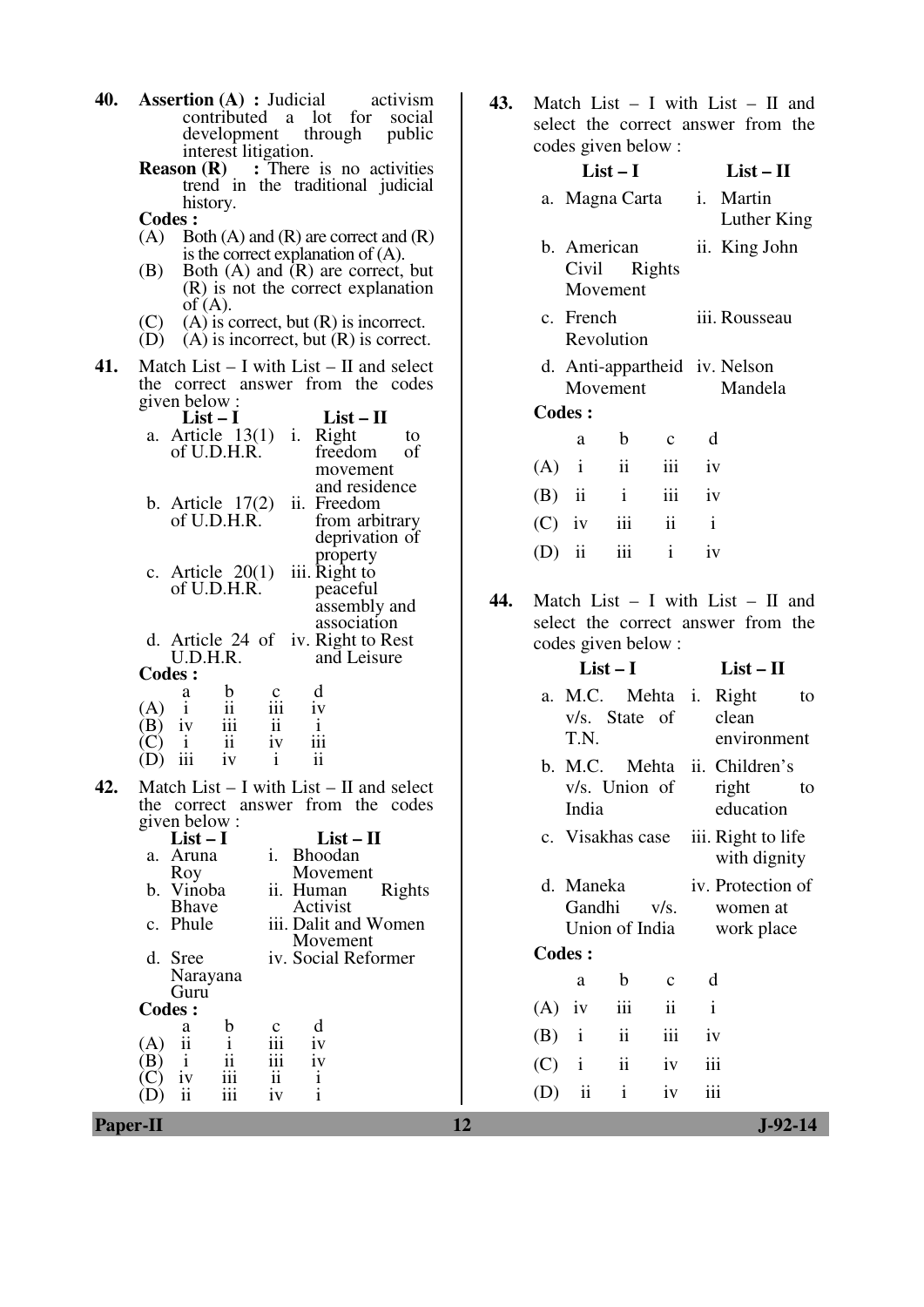| 40. | अभिकथन (A) : न्यायिक क्रियावाद (सक्रियता)<br>ने जनहित मुकदमेबाजी के द्वारा सामाजिक                     | 43. | सूची-I को सूची-II के साथ सुमेलित करें और<br>नीचे दिए कोड से सही उत्तर का चयन करें : |
|-----|--------------------------------------------------------------------------------------------------------|-----|-------------------------------------------------------------------------------------|
|     | विकास के लिये काफी योगदान दिया है।                                                                     |     | सूची – I<br>सूची – II                                                               |
|     | <b>कारण (R) :</b> पारम्परिक न्यायिक इतिहास में कोई                                                     |     | a.   मेग्ना कार्टा                                                                  |
|     | सक्रियवादी प्रवृत्ति नहीं है ।<br>कोड :                                                                |     | i. मार्टिन लूथर किंग                                                                |
|     | (A) और (R) दोनों सत्य हैं, और (R),<br>(A)                                                              |     | b. अमेरिकन<br>ii. किंग जॉन                                                          |
|     | (A) की सही व्याख्या है ।                                                                               |     | सिविल राइट्स                                                                        |
|     | (A) और (R) दोनों सत्य हैं, परन्तु (R),<br>(B)                                                          |     | मूवमेंट                                                                             |
|     | (A) की सही व्याख्या नहीं है ।                                                                          |     | c. फ्रेंच रेवोलूशन iii. रूसो                                                        |
|     | (C) (A) सत्य है, परन्तु (R) असत्य है ।<br>(A) असत्य है, परन्तु (R) सत्य है।<br>(D)                     |     | d. रंगभेद विरोधी iv. नेलसन मन्डेला                                                  |
|     |                                                                                                        |     | आन्दोलन                                                                             |
| 41. | सूची-1 को सूची-II के साथ सुमेलित करें और<br>नीचे दिए कोड से सही उत्तर का चयन करें :                    |     | कोड :                                                                               |
|     | सूची – I<br>सूची – $II$                                                                                |     | d<br>$\mathbf b$<br>a<br>$\mathbf{C}$                                               |
|     | a. यू.डी.एच.आर. का i.   घूमने की स्वतंत्रता                                                            |     | ii<br>$(A)$ i<br>iii<br>iv                                                          |
|     | अनुच्छेद-13(1)<br>तथा निवास स्थान                                                                      |     | iii<br>$\overline{\mathbf{ii}}$<br>$\mathbf{i}$<br>iv                               |
|     | का अधिकार                                                                                              |     | (B)                                                                                 |
|     | b. यू.डी.एच.आर. का ii. सम्पत्ति के मनमाने                                                              |     | iii<br>$\mathbf{i}$<br>$\mathbf{ii}$<br>(C)<br>iv                                   |
|     | अनुच्छेद-17(2)<br>वंचन से स्वतंत्रता<br>c. यू.डी.एच.आर. का iii. शान्तिपूर्वक सभा एवं                   |     | iii<br>$\mathbf{i}$<br>$\overline{\mathbf{u}}$<br>(D)<br>iv                         |
|     | संगठन का अधिकार<br>अनुच्छेद-20(1)                                                                      |     |                                                                                     |
|     | d. यू.डी.एच.आर. का iv. विश्राम एवं फुरसत का                                                            | 44. | सूची-1 को सूची-11 के साथ सुमेलित करें और                                            |
|     | अधिकार<br>अनुच्छेद 24                                                                                  |     | नीचे दिए कोड से सही उत्तर का चयन करें:                                              |
|     |                                                                                                        |     |                                                                                     |
|     | कोड :                                                                                                  |     | सूची – I<br>सूची – II                                                               |
|     | d<br>$\mathbf b$<br>a                                                                                  |     | a.   एम.सी. मेहता बनाम   i.   स्वच्छ पर्यावरण                                       |
|     | $\frac{c}{iii}$<br>(A)<br>iv<br>ii<br>(B)<br>$\mathbf{i}$                                              |     | का अधिकार<br>तमिलनाडु (राज्य)                                                       |
|     | $\frac{1}{iv}$ $\frac{ii}{iii}$<br>$\overline{\mathbf{u}}$<br>$\,$ iii<br>$\mathbf{i}$<br>(C)<br>iv    |     |                                                                                     |
|     | $\overline{\mathbf{ii}}$<br>$\mathbf{i}$<br>iii<br>iv<br>(D)                                           |     | b. एम.सी. मेहता बनाम ii. बाल शिक्षा<br>अधिकार<br>भारत संघ                           |
| 42. | सूची-I को सूची-II के साथ सुमेलित करें और                                                               |     |                                                                                     |
|     | नीचे दिए कोड से सही उत्तर का चयन करें :                                                                |     | c. विशाखा का मामला   iii. सम्मानजनक                                                 |
|     | सूची – I<br>सूची – II                                                                                  |     | जीवन का                                                                             |
|     | i. भूदान आन्दोलन<br>a. अरुणा राय                                                                       |     | अधिकार                                                                              |
|     | b. विनोबा भावे<br>ii. ह्यूमेन राइट्स<br>एक्टीविस्ट                                                     |     | d.   मेनका गांधी बनाम<br>iv. कार्यस्थल पर                                           |
|     | iii. दलित एवं महिला<br>c. फूले                                                                         |     | महिलाओं को<br>भारत संघ                                                              |
|     | आन्दोलन                                                                                                |     | सुरक्षा                                                                             |
|     | d. श्री नारायण गुरु iv. समाज सुधारक                                                                    |     | कोड :                                                                               |
|     | कोड :                                                                                                  |     | d<br>$\mathbf b$<br>$\mathbf{a}$<br>$\mathbf{C}$                                    |
|     | b<br>d<br>a<br>$\mathbf c$                                                                             |     | iii<br>ii<br>$(A)$ iv<br>$\mathbf{i}$                                               |
|     | $\overline{\mathbf{u}}$<br>iii<br>(A)<br>$\mathbf{i}$<br>iv                                            |     | $\overline{\textbf{ii}}$<br>iii<br>(B)<br>$\mathbf{i}$<br>iv                        |
|     | iii<br>$\overline{\textbf{ii}}$<br>(B)<br>$\mathbf{i}$<br>iv<br>iii<br>ii<br>(C)<br>$\mathbf{i}$<br>iv |     | $\rm ii$<br>iii<br>(C)<br>$\mathbf{i}$<br>iv                                        |
|     | iii<br>(D)<br>$\overline{\mathbf{u}}$<br>$\mathbf{i}$<br>iv                                            |     | iii<br>$\overline{\mathbf{u}}$<br>$\mathbf{i}$<br>(D)<br>iv                         |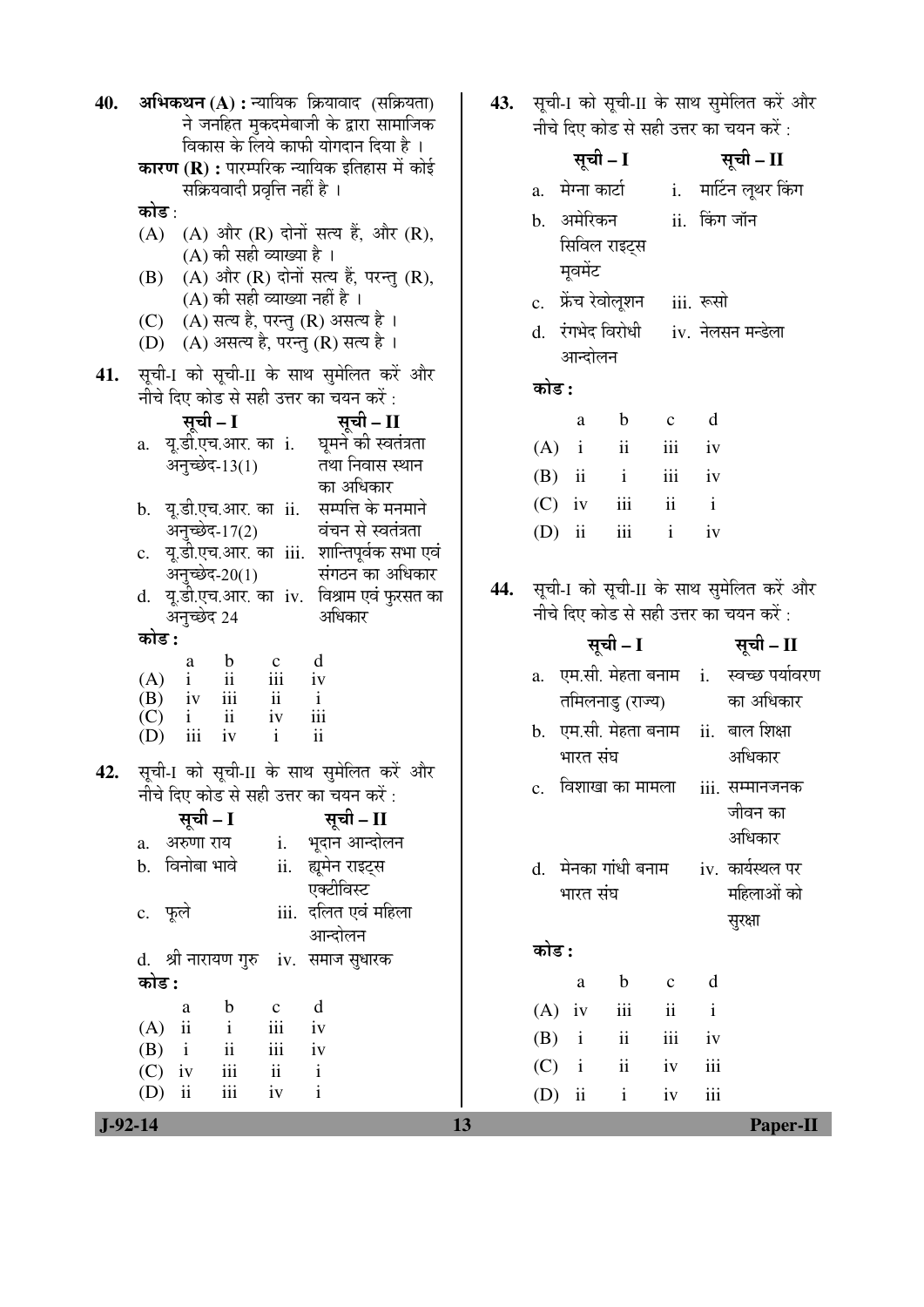**45.** Match List – I with List – II and select the correct answer from the codes given below :

|     | COUCS GIVEN DEIUW. |                         |                     |                                   |
|-----|--------------------|-------------------------|---------------------|-----------------------------------|
|     | $List-I$           |                         |                     | $List-II$                         |
|     |                    |                         |                     | a. Kesavananda i. Basic structure |
|     |                    | <b>Bharati Case</b>     |                     | of<br>the                         |
|     |                    |                         |                     | constitution                      |
|     |                    |                         |                     | be<br>cannot                      |
|     |                    |                         |                     | amended.                          |
|     | b. Asiad case      |                         |                     | ii. Capital                       |
|     |                    |                         |                     | punishment is                     |
|     |                    |                         |                     | constitutional.                   |
|     | c. Bachan          |                         |                     | iii. Minimum                      |
|     |                    | Singh's case            |                     | wage denial                       |
|     |                    |                         |                     | affects right                     |
|     |                    |                         |                     | to life.                          |
|     | d. Golaknath's     |                         |                     | iv. Fundamental                   |
|     | case               |                         |                     | rights cannot                     |
|     |                    |                         |                     | be amended.                       |
|     | <b>Codes:</b>      |                         |                     |                                   |
|     | a                  | b                       |                     | d                                 |
| (A) | $\mathbf{i}$       | $\mathbf{ii}$           | iii                 | iv                                |
| (B) | $\mathbf{i}$       | iii                     | $\ddot{\mathbf{i}}$ | iv                                |
| (C) | iv                 | $\overline{\text{iii}}$ | $\ddot{i}$          | $\mathbf{i}$                      |
|     |                    |                         |                     |                                   |

**46.** Spell out the correct sequence regarding the procedure for implementation of the provisions of convention Against Torture and other cruel, Inhuman or Degrading Treatment or Punishment :

 $(D)$  ii ii iii iv

- I. Inter state communication system
- II. Committee against Torture
- III. Individual's communications system

 IV. Special Repporteur on Torture **Codes :** 

- (A) II, I, III, IV
- (B) I, II, III, IV
- $(C)$  III, II, I, IV
- $(D)$  IV, III, II, I
- **47.** Which Article of the convention for Abolition of forced labour, 1959 stipulates that each member of the ILO undertakes to suppress and not to make use of any form of forced or compulsory labour ?
	- (A) Article 4 (B) Article 3
	- (C) Article 2 (D) Article 1
- **48.** On which of the following convention on the elimination of all forms of Racial Discrimination does not apply ?
	- I. Distinction by state party between citizens inter sea.<br>Distinction of state
	- II. Distinction of state party<br>between citizens and nonbetween citizens citizens.
	- III. State party sponsor racial discrimination done by any person.
	- IV. State party does not bring to an<br>end by its means racial means racial discrimination.

#### **Codes :**

- (A) I and II
- (B) only II
- $\overrightarrow{CC}$  I. II and III
- (D) only III and IV
- **49.** Which Article of the convention on the Rights of child provides that person below the age of eighteen, known as 'Child Offenders', shall be exempted from capital punishment ? (A) Art. 36 (B) Art. 41<br>(C) Art. 37 (D) Art. 38  $(D)$  Art. 38
- **50.** Part III of CEDAW lays down a no. of fields where state parties are required to take steps to eliminate discrimination against women. In which of the following is the correct sequence of these fields ?
	- (A) Employment, Health care,<br>economic and social life, economic and social equality before law, women in rural areas, marriage and family relations, education
	- (B) Marriage and family relation, women in rural areas, equality<br>before law, health care, before law, health care, employment, economic and social life, education
	- (C) Women in rural areas, equality before law, health care, employment, economic and social life, marriage and family relations, education
	- (D) Education, employment, health care, economic and social life, women in rural areas, equality before law, marriage and family relations.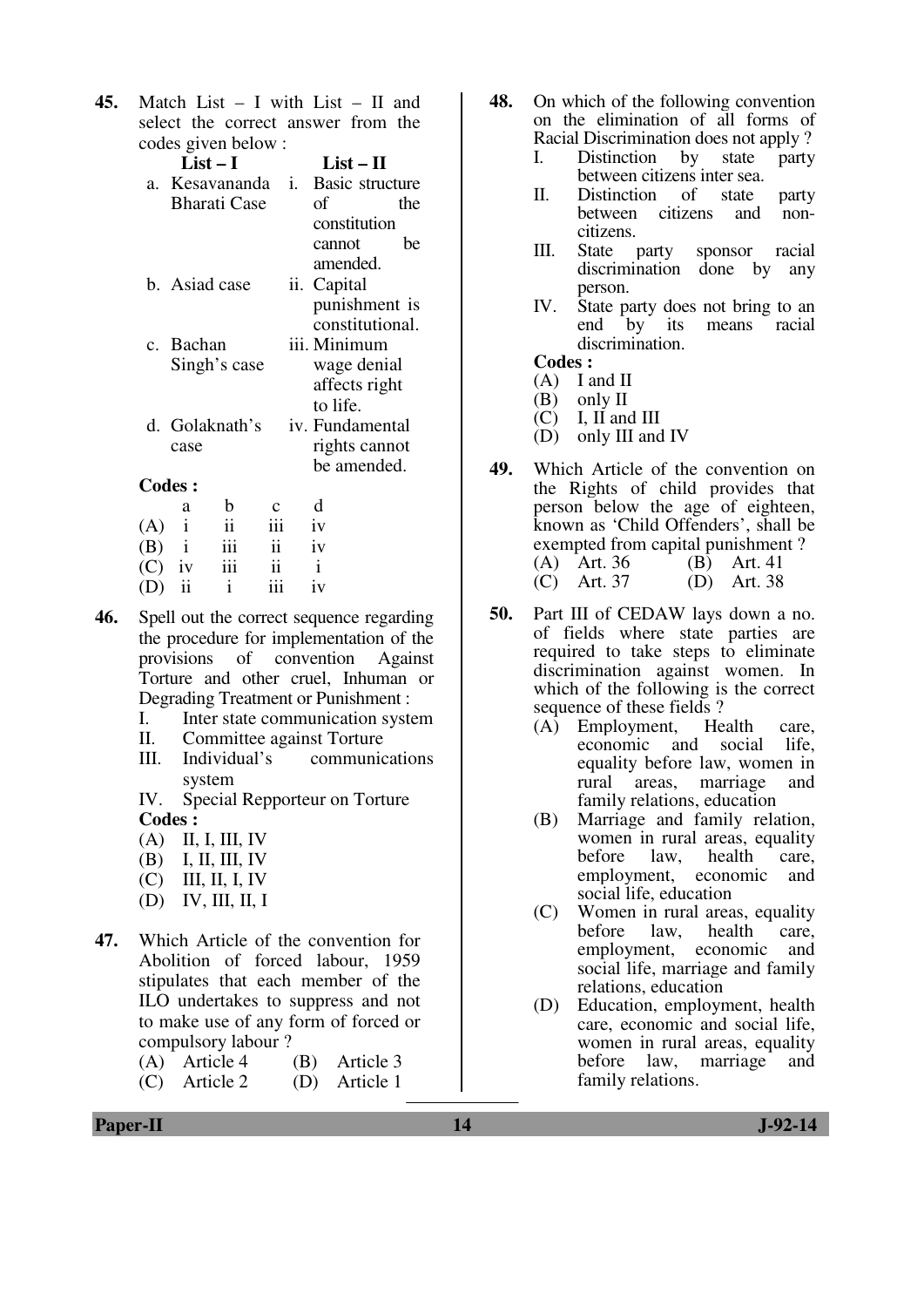| 45. | सूची-I को सूची-II के साथ सुमेलित करें और |                         |                           |                         |                                                     |  |  |  |
|-----|------------------------------------------|-------------------------|---------------------------|-------------------------|-----------------------------------------------------|--|--|--|
|     |                                          |                         |                           |                         | नीचे दिए कोड से सही उत्तर का चयन करें :             |  |  |  |
|     |                                          | सूची – I                |                           | सूची – II               |                                                     |  |  |  |
|     |                                          | a. केशवनंद              |                           |                         | i.   संविधान के मूलभूत                              |  |  |  |
|     |                                          | भारती वाद               |                           |                         | ढाँचे को संशोधित नहीं                               |  |  |  |
|     |                                          |                         |                           |                         | किया जा सकता है ।                                   |  |  |  |
|     |                                          |                         |                           |                         | b.   एशियाड वाद     ii.   मृत्यु दंड संवैधानिक है । |  |  |  |
|     |                                          | वाद                     |                           |                         | c. बचन सिंह का iii. न्यूनतम मज़दूरी का              |  |  |  |
|     |                                          |                         |                           |                         | प्रत्याख्यान जीवन के                                |  |  |  |
|     |                                          |                         |                           |                         | अधिकार को प्रभावित                                  |  |  |  |
|     |                                          |                         |                           |                         | करता है ।                                           |  |  |  |
|     |                                          |                         |                           |                         | d. गोलकनाथ का iv. मौलिक अधिकारों को                 |  |  |  |
|     |                                          | वाद                     |                           |                         | संशोधित नहीं किया जा                                |  |  |  |
|     |                                          |                         |                           |                         | सकता है ।                                           |  |  |  |
|     | कोड :                                    |                         |                           |                         |                                                     |  |  |  |
|     |                                          | a                       | $\mathbf b$               | $\mathbf c$             | d                                                   |  |  |  |
|     |                                          | $(A)$ i                 | ii                        | iii                     | iv                                                  |  |  |  |
|     |                                          | $(B)$ i                 | iii                       | $\ddot{\rm n}$          | iv                                                  |  |  |  |
|     |                                          | $(C)$ iv                | $\overline{\mathbf{iii}}$ | $\overline{\mathbf{u}}$ | $\mathbf{i}$                                        |  |  |  |
|     | (D)                                      | $\overline{\mathbf{u}}$ | $\mathbf{i}$              | iii                     | iv                                                  |  |  |  |
|     |                                          |                         |                           |                         | n                                                   |  |  |  |

**46.** यातना एवं अन्य क्रूर, अमानवीय अथवा तिरस्कारपूर्ण व्यवहार या दंड के विरुद्ध अभिसमय के प्रावधानों के क्रियान्वयन की <u>प्रक्रिया से सम्बन्धित सही अनुक्रम बताइए</u> -

- I. अंत राज्य संचार व्यवस्था
- II. यातना विरुद्ध समिति
- III. व्यक्ति की संचार व्यवस्था
- $IV$  and  $\overline{q}$  and  $\overline{q}$  and  $\overline{q}$ कोड :
- (A) II, I, III, IV
- (B) I, II, III, IV
- $(C)$  III, II, I, IV
- (D) IV, III, II, I
- 47. बलात् श्रम उन्मूलन अभिसमय, 1959 का कौन सा अनुच्छेद प्रावधान करता है कि आइ.एल.ओ. का प्रत्येक सदस्य दमन की कार्यवाही करते समय किसी प्रकार के बलात या अनिवार्य श्रम का उपयोग न करें ?
	- (A) अनुच्छेद-4 (B) अनुच्छेद-3
	- (C) अनुच्छेद-2 (D) अनुच्छेद-1
- 48. सर्वरूपी नस्ली भेदभाव उन्मलन अभिसमय निम्नलिखित में से किस पर प्रयुक्त/लाग नहीं होता है ?
	- I. राजकीय पक्ष द्रारा नागरिकों में परस्पर भेदभाव
	- II. राज्य पक्ष द्वारा नागरिकों तथा गैर-नागरिकों के बीच भेदभाव
	- III. किसी व्यक्ति द्वारा किये गये नस्ली भेदभाव को राज्य द्वारा समर्थित करना ।
	- IV. राज्य पक्ष अपने साधनों द्वारा नस्ली भेदभाव को समाप्त नहीं करता है ।

## कोड :

- $(A)$  I और II
- $(B)$  केवल II
- (C) I, II, III
- (D) केवल III और IV
- 49. बालाधिकार अभिसमय का कौन सा अनुच्छेद यह प्रावधान करता है कि 'बाल अपराधी' के रूप में जाना जाने वाले 18 वर्ष से कम आयु के व्यक्ति को मृत्यु दंड से छूट प्राप्त है ? (A) अनुच्छेद-36 (B) अनुच्छेद-41
	- (C) अनुच्छेद-37 (D) अनुच्छेद-38
- **50.** सीडॉ के भाग-III में कई क्षेत्र निर्धारित किए हैं जहाँ राज्य पक्षों को महिलाओं के विरुद्ध भेदभाव समाप्त करने के लिए उपाय करना अनिवार्य है । ये क्षेत्र निम्न में से किस अनुक्रम में सही रूप में बताए गए हैं ?
	- (A) रोजगार, स्वास्थ्य देखभाल, आर्थिक एवं सामाजिक जीवन. विधि समक्ष समानता. <u>ग्रामीण क्षेत्रों में महिलाएँ, विवाह एवं</u> पारिवारिक सम्बन्ध. शिक्षा
	- $(B)$  विवाह एवं पारिवारिक सम्बन्ध, ग्रामीण क्षेत्रों में महिलाएँ, विधि समक्ष समानता, स्वास्थ्य देखभाल. रोजगार. आर्थिक एवं सामाजिक जीवन. शिक्षा
	- (C) ग्रामीण क्षेत्रों में महिलाएँ, विधि समक्ष समानता. स्वास्थ्य देखभाल. रोजगार. आर्थिक एवं सामाजिक जीवन. विवाह एवं पारिवारिक सम्बन्ध. शिक्षा
	- (D) शिक्षा, रोजगार, स्वास्थ्य देखभाल, आर्थिक एवं सामाजिक जीवन, ग्रामीण क्षेत्रों में महिलाएँ. विधि समक्ष समानता. विवाह एवं पारिवारिक सम्बन्ध